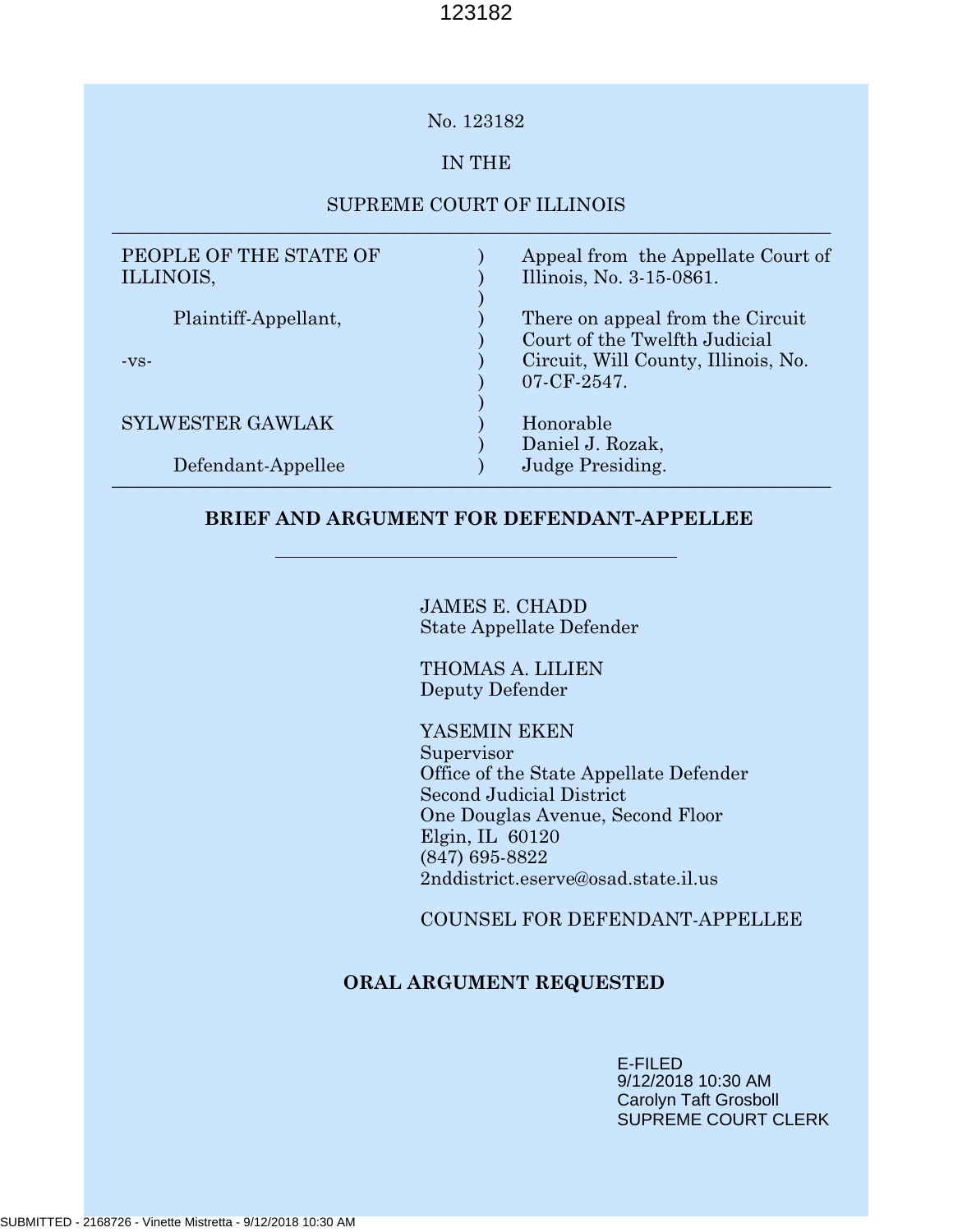## **POINT AND AUTHORITIES** Page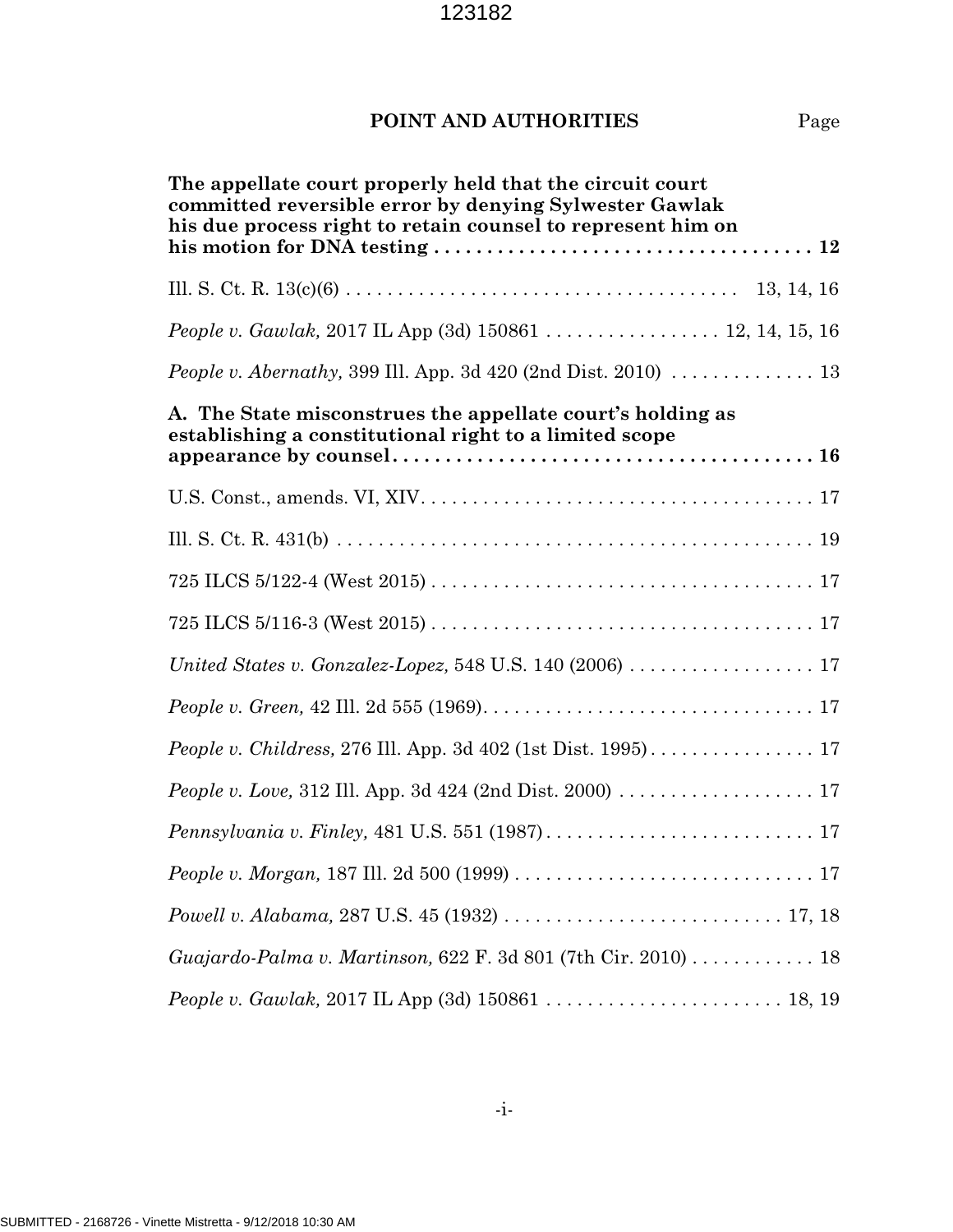# **POINT AND AUTHORITIES (continued)**

| B. The State has forfeited its argument that Gawlak's attorney                                                                 |  |  |
|--------------------------------------------------------------------------------------------------------------------------------|--|--|
|                                                                                                                                |  |  |
| People v. Monroe, 118 Ill. 2d 298 (1987) $\ldots \ldots \ldots \ldots \ldots \ldots \ldots \ldots \ldots \ldots$               |  |  |
|                                                                                                                                |  |  |
|                                                                                                                                |  |  |
|                                                                                                                                |  |  |
|                                                                                                                                |  |  |
|                                                                                                                                |  |  |
|                                                                                                                                |  |  |
| C. The State is incorrect that counsel's method of entering an<br>appearance justified denying Gawlak his constitutional right |  |  |
|                                                                                                                                |  |  |
|                                                                                                                                |  |  |
| Ill. R. Prof'l Conduct (2010) R. 1.2 (eff. Jan 1, 2010) $\ldots \ldots \ldots \ldots \ldots$ 23                                |  |  |
|                                                                                                                                |  |  |
| <i>In re Marriage of Pitulla, 202 III. App. 3d 103 (1st Dist. 1990)</i> 23, 24                                                 |  |  |
|                                                                                                                                |  |  |
| <i>People v. Delvillar,</i> 235 Ill. 2d 507 (1990) $\ldots \ldots \ldots \ldots \ldots \ldots \ldots \ldots \ldots \ldots$ 24  |  |  |
| <i>Ebert v. Dr. Scholl's Comfort Shops, Inc., 137 Ill. App. 3d 550</i><br>25                                                   |  |  |
| <i>Larson v. Pederson,</i> 349 Ill. App. 3d 203 (2nd Dist. 2004) $\ldots \ldots \ldots \ldots$<br>25                           |  |  |
| 25                                                                                                                             |  |  |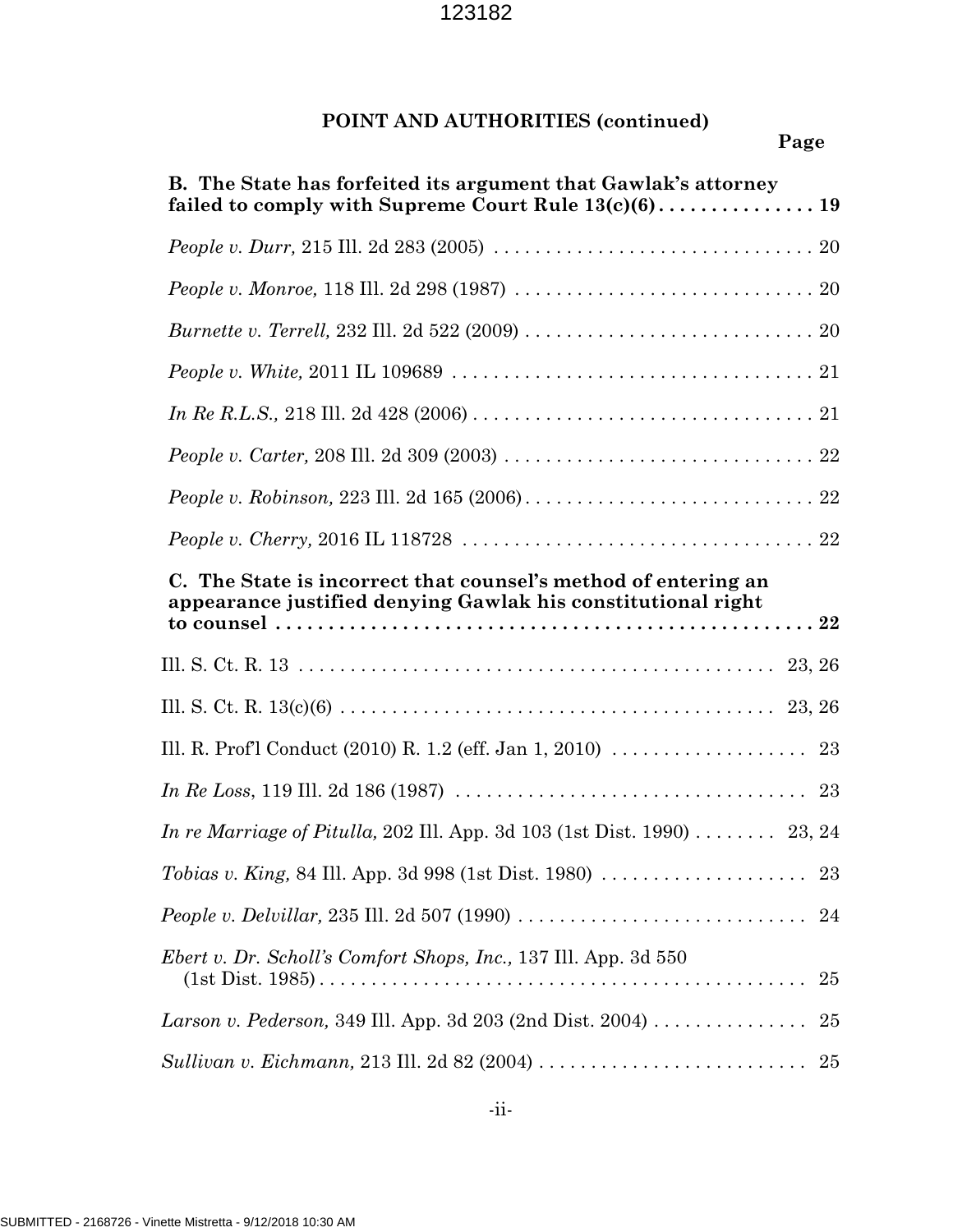# **POINT AND AUTHORITIES (continued)**

| <i>People v. Childress, 276 III. App. 3d 402 (1st Dist. 1995).</i> $\dots \dots \dots \dots \dots$ 25                           |
|---------------------------------------------------------------------------------------------------------------------------------|
|                                                                                                                                 |
| David Holtermann, <i>Increasing Access and Opportunity</i> , 27 SEP CBA Rec., 2                                                 |
| D. The State's harmless-error argument is without merit<br>$\bf{27}$                                                            |
|                                                                                                                                 |
|                                                                                                                                 |
| $McCoy v. Louisiana, \_\_ U.S. \_\_ , 138 S. Ct. 1500 (2018) \dots \dots \dots \dots \dots \ 28$                                |
|                                                                                                                                 |
| <i>People v. Addison, 371 Ill. App. 3d 941 (1st Dist. 2007).</i> 28, 29                                                         |
|                                                                                                                                 |
|                                                                                                                                 |
|                                                                                                                                 |
| <i>People v. Bounds,</i> 182 Ill. 2d 1 (1998) $\ldots \ldots \ldots \ldots \ldots \ldots \ldots \ldots \ldots \ldots \ldots$ 29 |
| 30                                                                                                                              |
|                                                                                                                                 |
|                                                                                                                                 |
|                                                                                                                                 |
|                                                                                                                                 |
|                                                                                                                                 |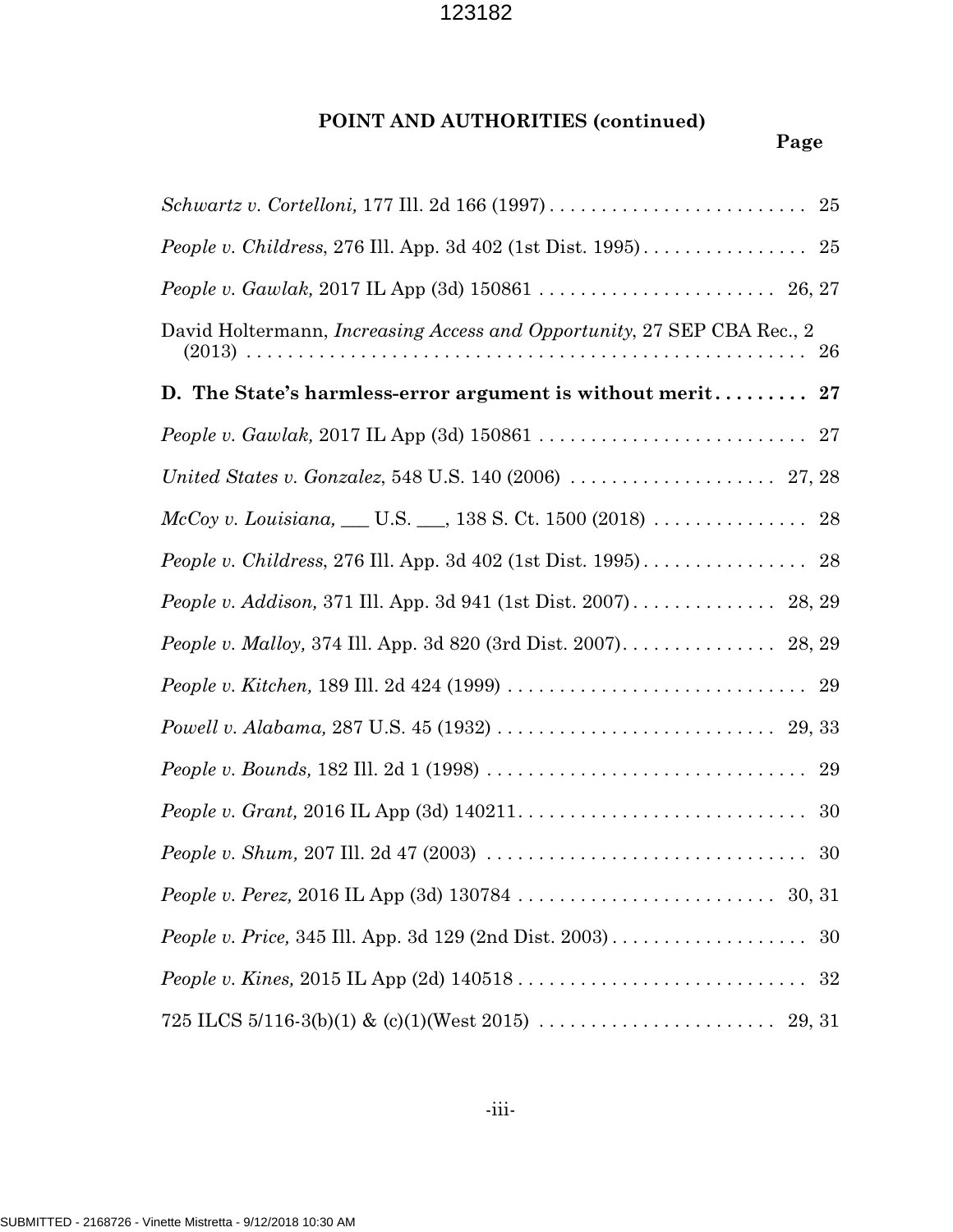#### **ISSUE PRESENTED FOR REVIEW**

Whether the appellate court properly held that the circuit court committed reversible error by denying Sylwester Gawlak his due process right to retain counsel to represent him on his motion for DNA testing.<sup>1</sup>

<sup>&</sup>lt;sup>1</sup>In addition to the issue presented for review in this Court, Gawlak raised an issue in the appellate court below which the court did not address in its opinion: "Whether the trial court erred when it denied Gawlak's request to present an expert witness to testify at the hearing on the motion for DNA testing." If this Court reverses the judgment of the appellate court, he requests that the case be remanded to the appellate court with directions to decide that issue.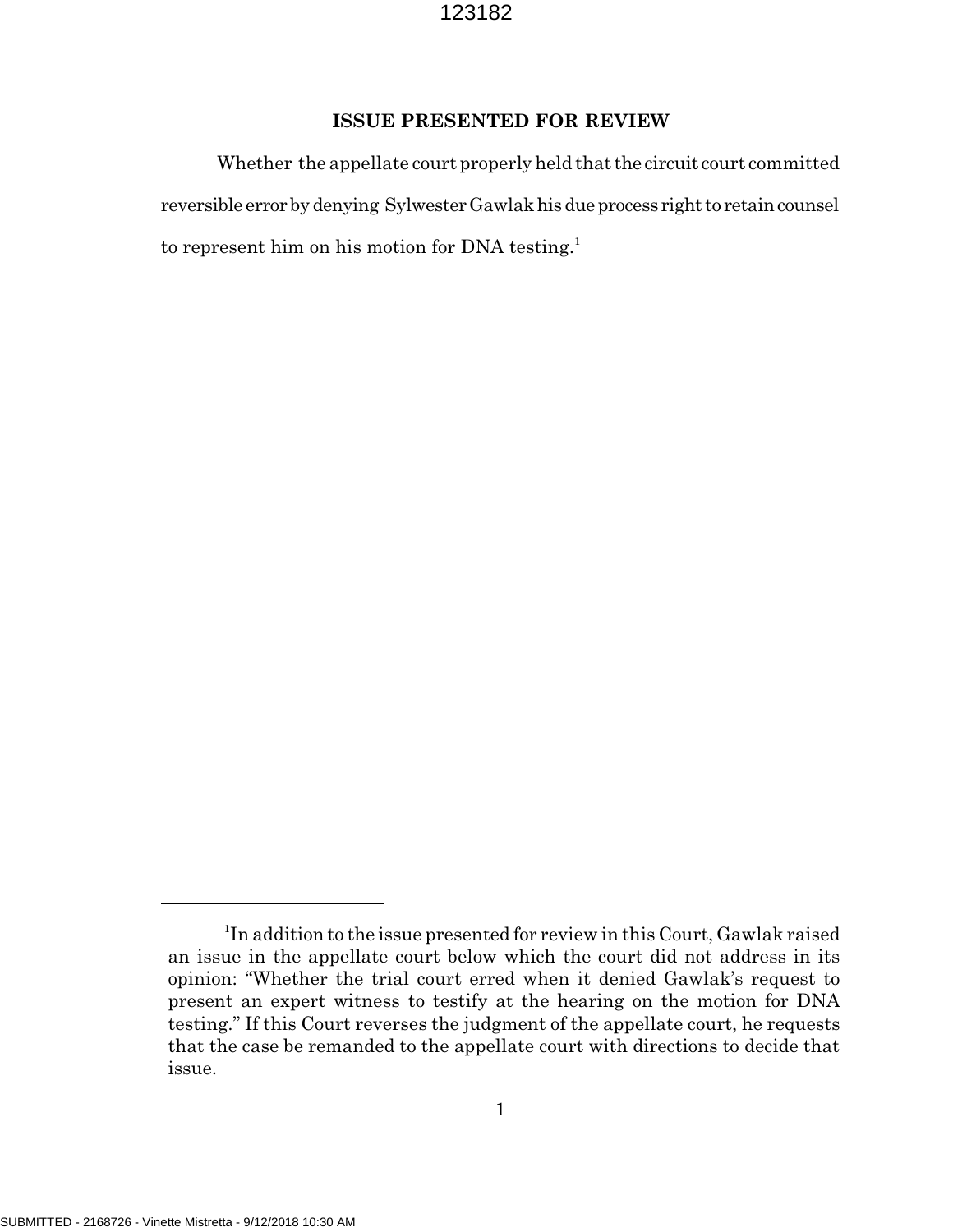#### **STATEMENT OF FACTS**

Following a jury trial, Sylwester Gawlak was convicted of two counts of predatory criminal sexual assault and one count of aggravated criminal sexual abuse against his 10-year old daughter J.G. (R. 834) The defense theory at trial was that the State's evidence failed to prove beyond a reasonable doubt that Gawlak committed the offenses and that Gawlak did not in fact commit them.

### *Trial*

At trial, J.G. testified she was 11 years old and lived in Oak Lawn with her mother Jolanta Martin. (R. 355-6) Gawlak was J.G.'s father. (R. 365) He had been "in and out" of her life since she was born, and in the summer of 2007, he "came back into her life." (R. 364-5) Gawlak lived in Bolingbrook and J.G. began visiting him at his home there. (R. 366) Gawlak was married to "Dorothy," and they had two daughters who were five and six years old and two sons who were teenagers. (R. 369-70) J.G. enjoyed playing with her stepsiblings and one time, accompanied Gawlak and his family to Florida for a vacation. (R. 367-70)

J.G. spent the weekend of Friday, December 7, 2007, to Sunday, December 9, 2007, at Gawlak's home. (R. 369, 370) She slept on a couch downstairs from the bedrooms in a room with no door. (R. 382-386) She said she was awakened by Gawlak rubbing "her butt." (R. 391) At the same time, he was pulling at her underwear to take it off. (R. 394) She tried to hold her underwear up, but he pulled it down to above her knees. (R. 394) She said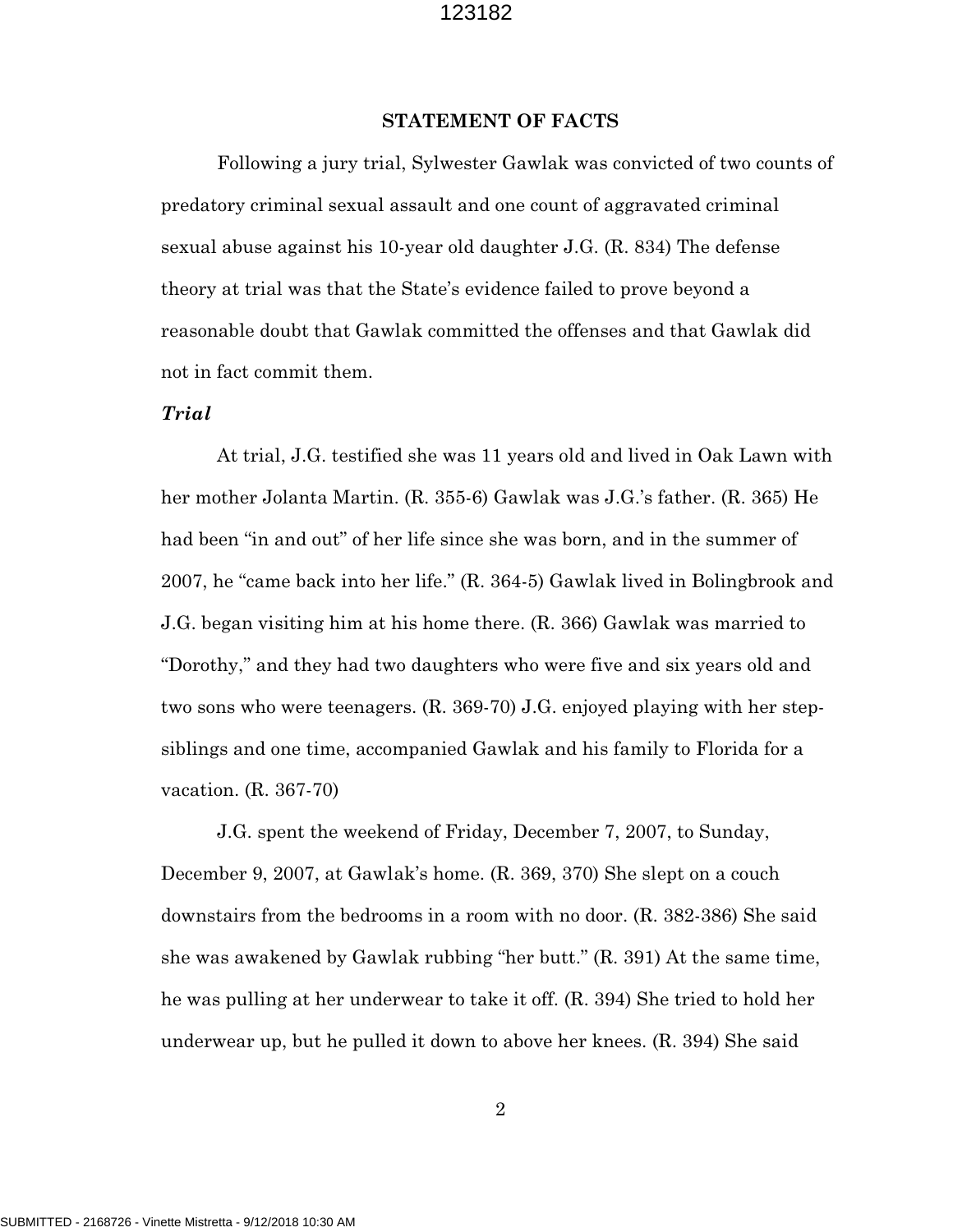Gawlak digitally penetrated her vagina, put his mouth on her vagina, placed his penis in her hand, and fondled her breasts. (R. 392-409) J.G. told her mother what happened. (R. 422, 473) She was also interviewed at the child advocacy center and her description of what happened was substantially the same as her testimony at trial. (St. Ex. 7) She repeated that during the incident, she did not see anything come out of Gawlak's penis, but she did not know for sure. (DVD at 15:15) Something might have been on her shirt, but she did not feel any wetness or anything on it. (DVD at 15:15)

After the police station, Martin took J.G. to the hospital where she was examined by Dr. Kevin Benfield. (R. 424) Before going to the hospital, J.G. had used the bathroom and wiped with toilet paper. (R. 426-27) J.G. told the doctor her father had touched her in her private parts. (R. 451)

Dr. Benfield testified that based on his visual examination, "there was a slightly reddened area to the right labia minor," which was closer to the internal part of the vagina and was consistent with digital manipulation or fingering of that area. (R. 453-54) But it was also consistent with other possible causes. (R. 464) In his written report, he described his observation as "redness to the labia, minor possible abrasion," and "very superficial redness." (R. 460-61) Because a few days had passed since the alleged incident, Benfield believed J.G. was in the healing stage and at her age, a person would heal "pretty quickly." (R. 454) Benfield swabbed the vaginal area, but because of the passage of time and J.G.'s using the washroom, urinating, and wiping herself prior to the examination, it was less likely that any evidence would be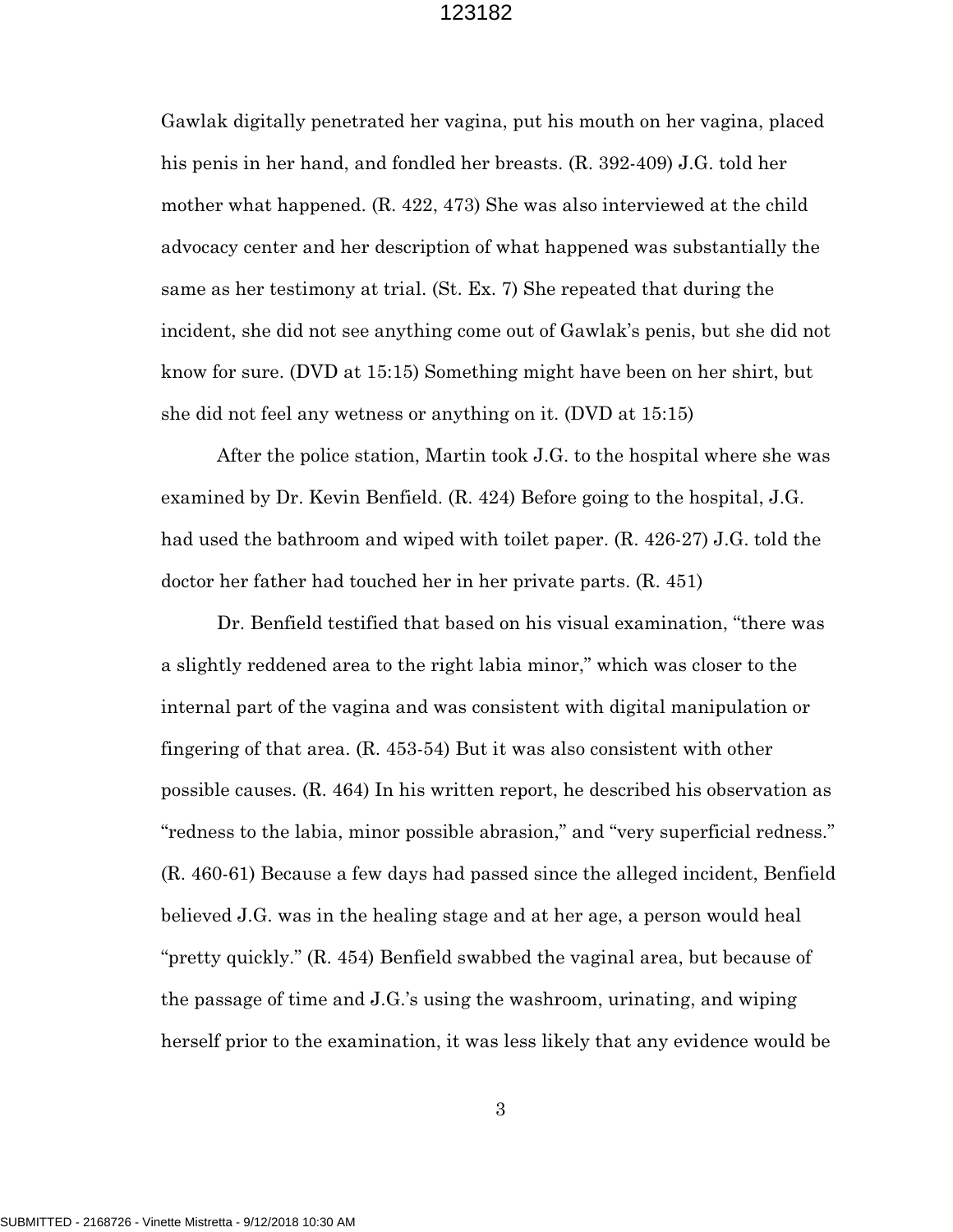obtained from the swabbing. (R. 458) On the other hand, Benfield could not say with an "absolute degree of medical certainty" that no DNA would have been present. (R. 459)

Christopher Webb was the forensic scientist who analyzed the vaginal swab and J.G.'s shirt and underwear. (R. 560) The underwear had a stain in the crotch area, but Webb found no semen or saliva on it or the vaginal swab. (R. 566, 568) He did not test the shirt for the presence of semen or saliva, because he did not visually observe any stains on it that could be tested. (R. 565-66) According to Webb, the passage of time, washing of the vaginal area, and using the bathroom could have affected the possibility of saliva still being on those two items. (R. 567-68, 569-570) On the other hand, if an individual had saliva present on her vagina, put her underwear on, and then washed her vagina, there was a higher probability of finding a trace element of saliva on the underwear. (R. 571) Webb agreed that if DNA was present at one point, it would not have necessarily all been rubbed or washed away. (R. 578)

Gawlak voluntarily accompanied the police to the police station where they interviewed him. (R. 590-91) Detective Revis read Gawlak the *Miranda* warnings and Gawlak waived his rights and proceeded to speak to the police. (R. 592-93) Gawlak explained how he had only recently had contact with J.G. and was building a relationship with her. (R. 596) On the evening of the alleged offense, Gawlak said he and his son had picked up J.G. from her home and brought her back to his house in Bolingbrook. (R. 597) They watched a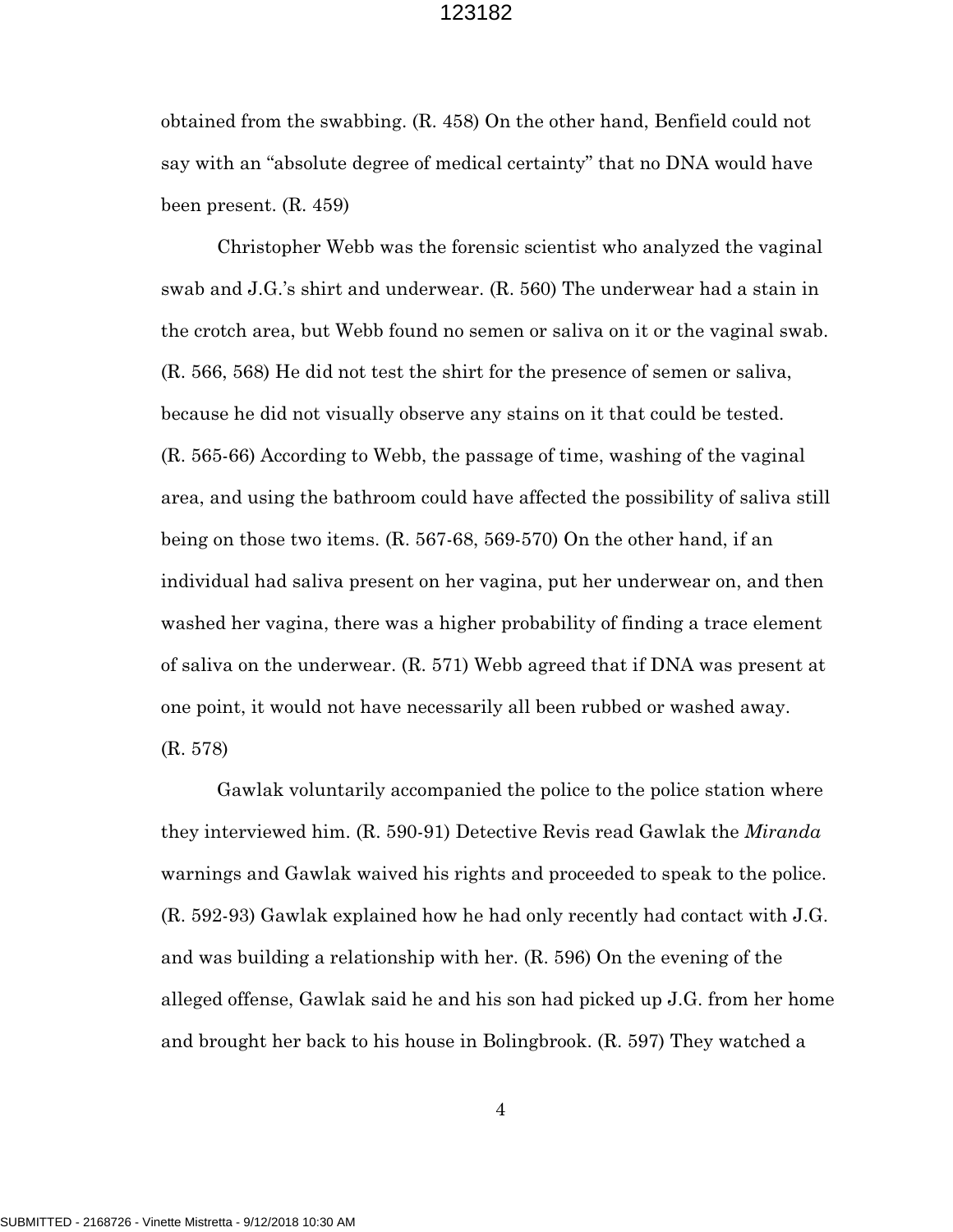movie and spent the evening together. (R. 597) Revis then noticed Gawlak's demeanor began to change. (R. 597) He told Revis that after everybody else had gone to bed, Gawlak went to J.G's room and began to rub her back and her butt. (R. 598) As Revis asked more about the "crux of the situation," he said Gawlak "showed remorse, hung his head, and was embarrassed by it." (R. 598) Gawlak said he realized he treated his daughter like an 18-year-old instead of a 10-year-old and it was wrong. (R. 598, 700) He also said he should not have kissed and hugged her for over 10 minutes and should not have been wearing only his underwear. (R. 599)

Revis confronted Gawlak with J.G.'s allegation that he touched her vagina and asked Gawlak why his daughter would make up or lie about such an allegation. (R. 601) Gawlak responded he was "probably sure," J.G. was not lying but he was too embarrassed to admit anything had happened. (R. 601, 701) It would embarrass him and his family and he could not admit to it. (R. 601, 702) At the end of the interview, Revis said Gawlak repeated he was "too embarrassed" to tell Revis what happened. (R. 602) Gawlak did not admit he inserted his finger into or licked J.G.'s vagina. (R. 602)

On cross-examination, Revis acknowledged that Gawlak denied doing anything inappropriate with J.G. multiple times during his three-hour interview with him. (R. 609, 623) During the course of the interview, Gawlak explained he felt it necessary to show particular attention to J.G., but Revis did not ask him why. (R. 608) Revis also said the interview room was equipped to video or audio record the interview, but the police did not record it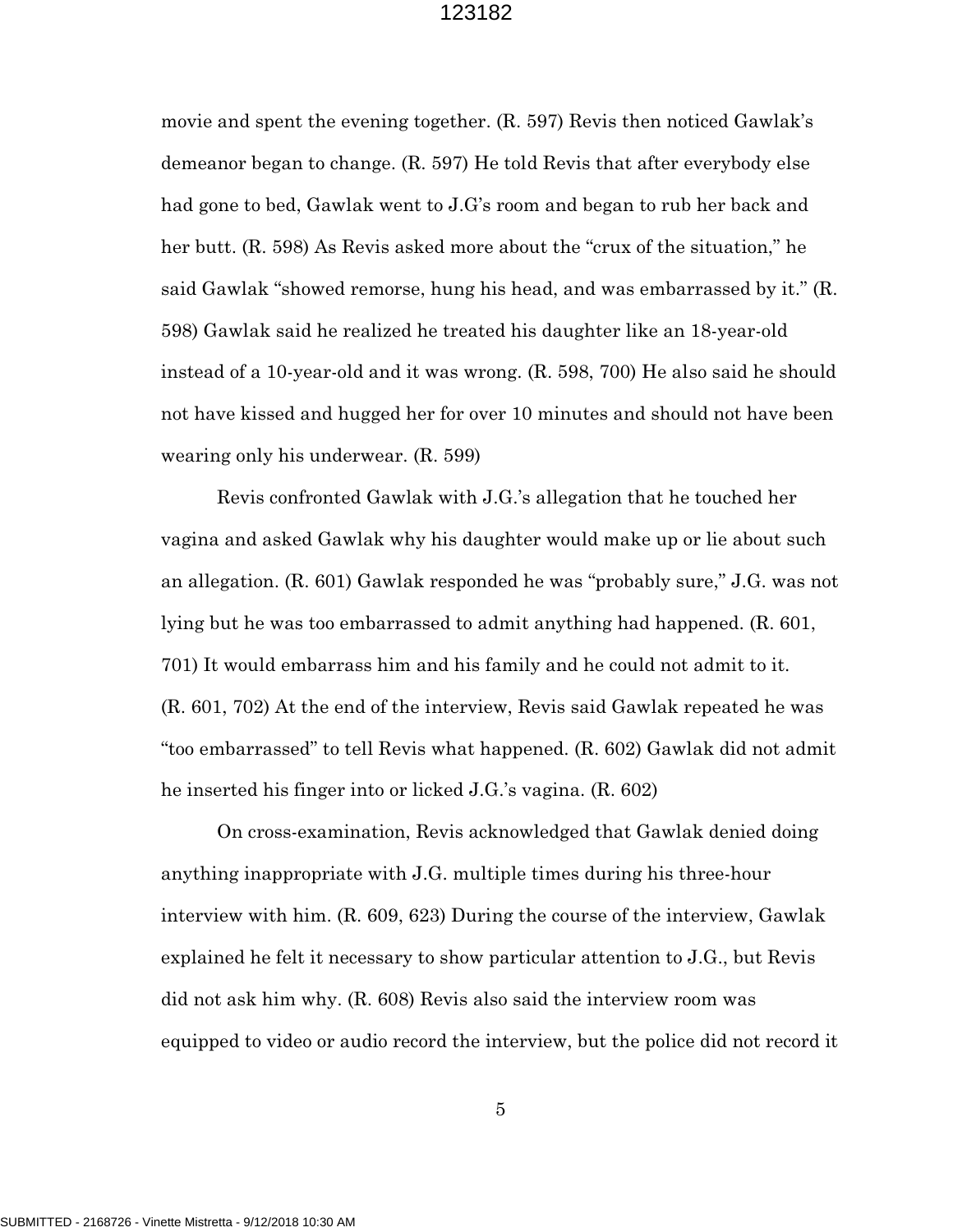or ask Gawlak if he would like to memorialize his statement in writing. (R. 605-6)

Detective Simpson testified that Revis told him what Gawlak had said and then Simpson and Detective Melissa Valentine interviewed him again. (R. 616) Simpson asked Gawlak to "tell him about what happened with J.G." (R. 616) Gawlak said his actions were "improper" and he treated J.G. "more like a wife or girlfriend as opposed to a child." (R. 616, 683) Gawlak indicated he was showing love and affection to her, because he did not have the opportunity to see her as much as his other children. (R. 616) He kissed J.G. on her face, on her nose, on her arm, and hugged her. (R. 617) When asked what he was wearing at the time, Gawlak said "there were hardly any clothes," and then according to the detectives, he corrected himself and said, "No, there were no clothes." (R. 617, 681) Simpson was surprised by this statement, and that Gawlak just "volunteered it on his own." (R. 617) Gawlak said he could not say anything else about what happened, he was embarrassed and it was an embarrassment to the family. (R. 619) Detectives Revis and Simpson both described Gawlak as being very cordial, respectful, and not evasive about answering any of the questions posed to him. (R. 604, 621)

Over defense counsel's objection, the State also presented a letter written by Gawlak to J.G.'s mother, Jolanta Martin, while he was in jail awaiting trial. (R. 511-25) The letter was confiscated by officials at the jail and therefore, was never sent to Martin. (R. 512, 642-44) The letter stated: 1) "If anything that they accuse me of doing is true, I'm awfully ashamed with it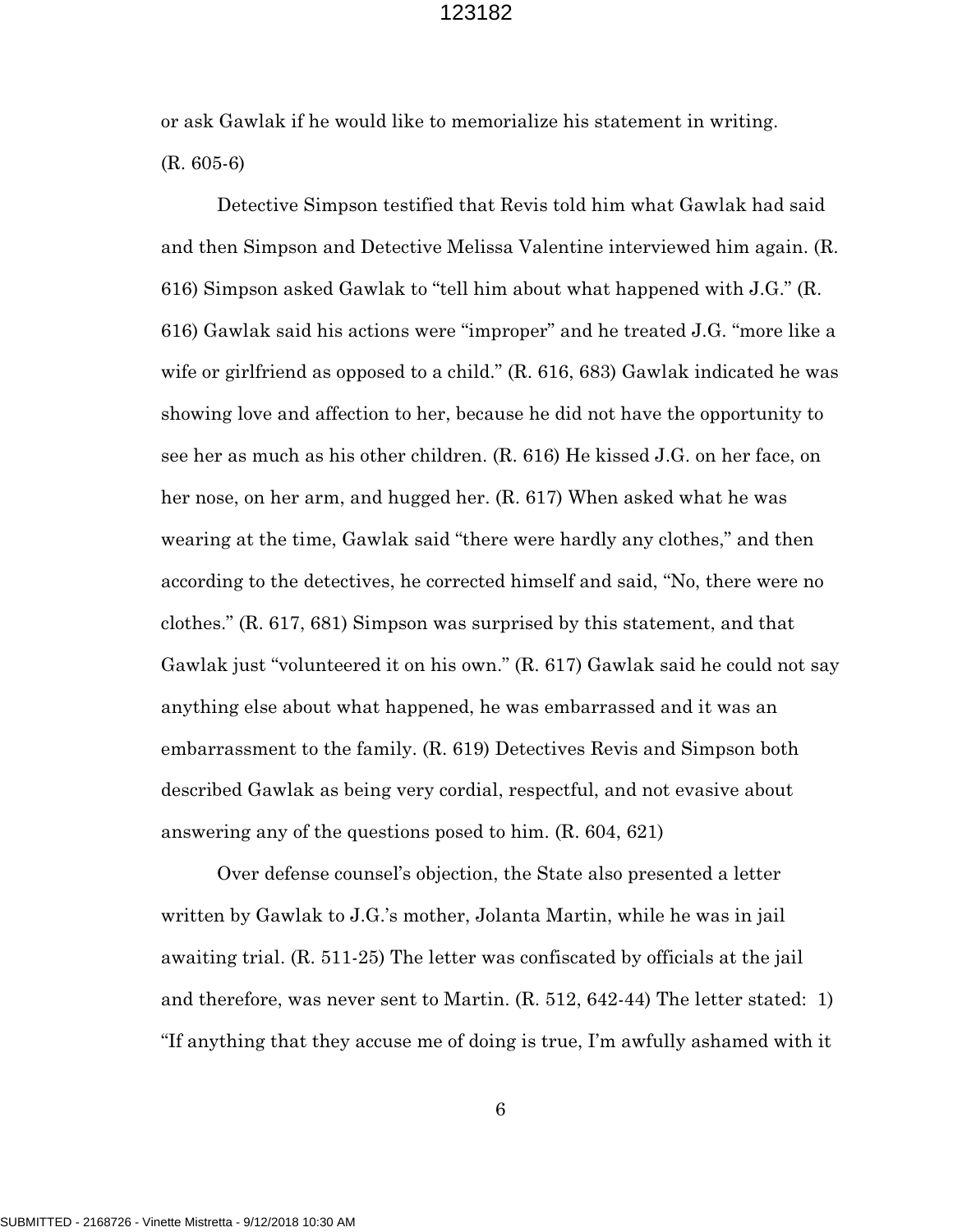and will have to live with it until the end of my life"; 2) Is there any chance that you could send J.G. to Poland for a couple of months so it would be easier for me to leave this place?"; and 3) "If you have a Bible, please read about love and forgiveness." (R. 670-71)

The trial court admonished Gawlak about his right to testify and he confirmed he did not wish to testify. (R. 730-31) Both parties rested. (R. 733) The theory advanced by the defense during closing argument was that the State's evidence did not prove Gawlak guilty beyond a reasonable doubt and that Gawlak "repeatedly for over three and a half hours, [told police] I didn't do this, I didn't do this, I didn't do this." (R. 786-799) The jury found Gawlak guilty on all counts. (R. 834)

At the sentencing hearing, the pre-sentence investigation report showed that when given the opportunity to provide his version of the offense, Gawlak stated, "I didn't do it. Her grandparents were mad that I didn't marry their daughter so they told her to say it. She was guided." (IC. 72) Additionally, when Gawlak exercised his right of allocution, Gawlak said he was "not guilty of those charges presented by the State against me." (R. 854) He said he was "sorry for my daughter, [J.G.] and her mom Jolanta," and that "[J.G.] was manipulated by other members of the family and used by the State to lie against me." (R. 864) The court sentenced Gawlak to mandatory consecutive terms of six-year sentences for each predatory criminal sexual assault conviction and a three-year sentence for the aggravated criminal sexual abuse conviction. (R. 984)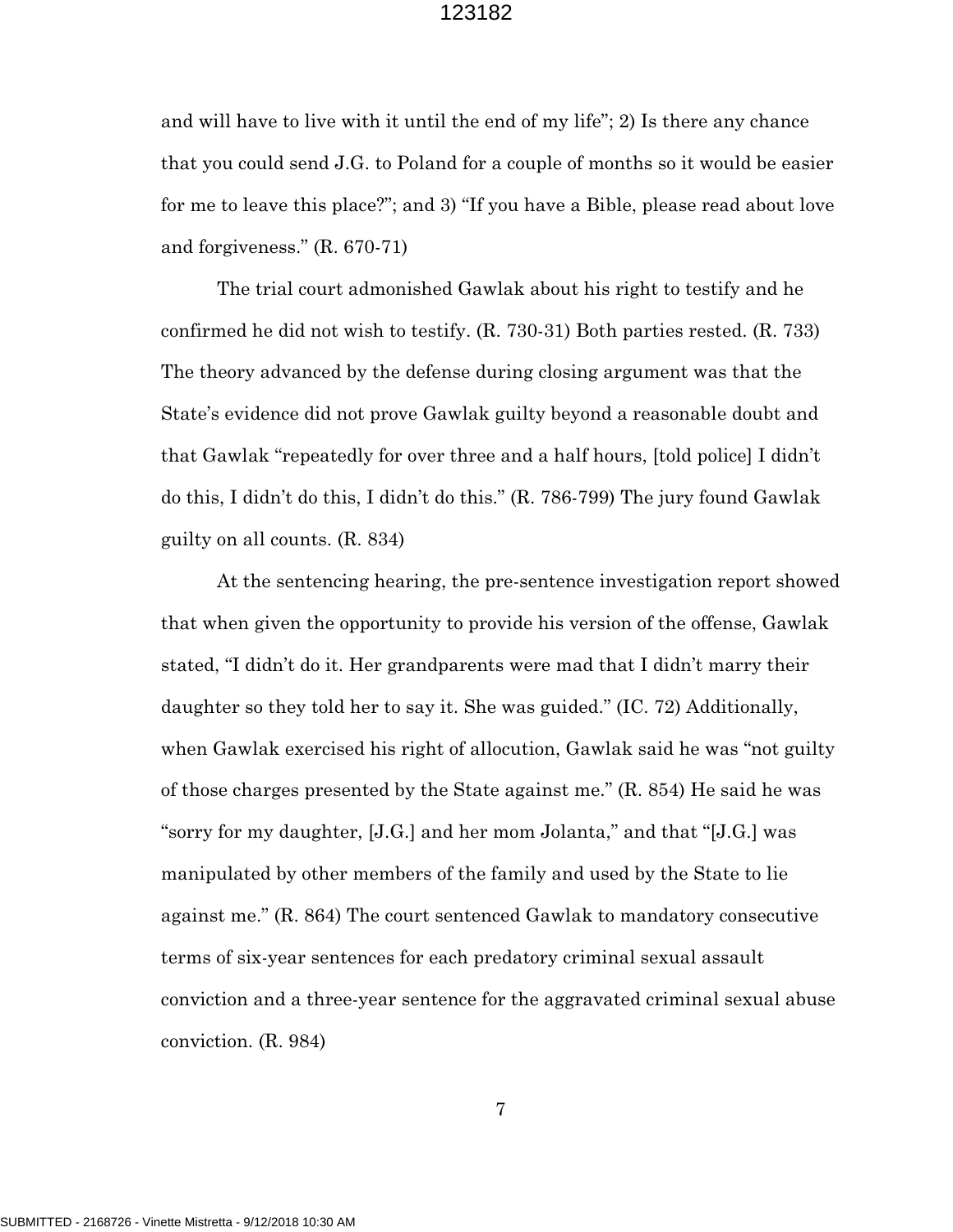#### *Motion for DNA testing and Other Post-Conviction Proceedings*

In 2011, Gawlak filed a *pro se* post-conviction under the Post-Conviction Hearing Act ("Act"). His petition was summarily dismissed by the circuit court but on appeal, his case was reversed and remanded for second-stage proceedings, because the court had failed to rule on Gawlak's petition within 90 days. (C. 879) On remand, Assistant Public Defender ("APD") Jason Strzelecki was appointed to represent Gawlak. (R. 1141)

On March 10, 2015, Gawlak filed a section 2-1401 "Petition for Relief from Void Hearing." (C. 1693-1701) He later retained private attorney Robert Caplan to represent him on this petition. (R. 1486-1489)

On May 12, 2015, Gawlak filed a motion for DNA testing pursuant to section 116-3 of the Code of Criminal Procedure of 1963. (C. 1750-58) He sought mitochondrial DNA and PCR-STR DNA testing for any hair recovered from J.G.'s clothing. He also requested that the clothing itself be tested for "touch DNA" using the method of PCR-STR and Y-STR testing. (R. 1753-55) He alleged that none of the evidence was subject to this DNA testing. (R. 1753)

On June 16, Gawlak advised the court that he wished to represent himself on his post-conviction petition and after he waived his right to postconviction counsel, the court granted APD Strzelecki's motion to withdraw from the case. (R. 1404-1416) Gawlak also presented his DNA motion for the first time. He asked to present a letter written by Karl Reich, a forensic scientist with a DNA testing company called Independent Forensics. (C. 1821;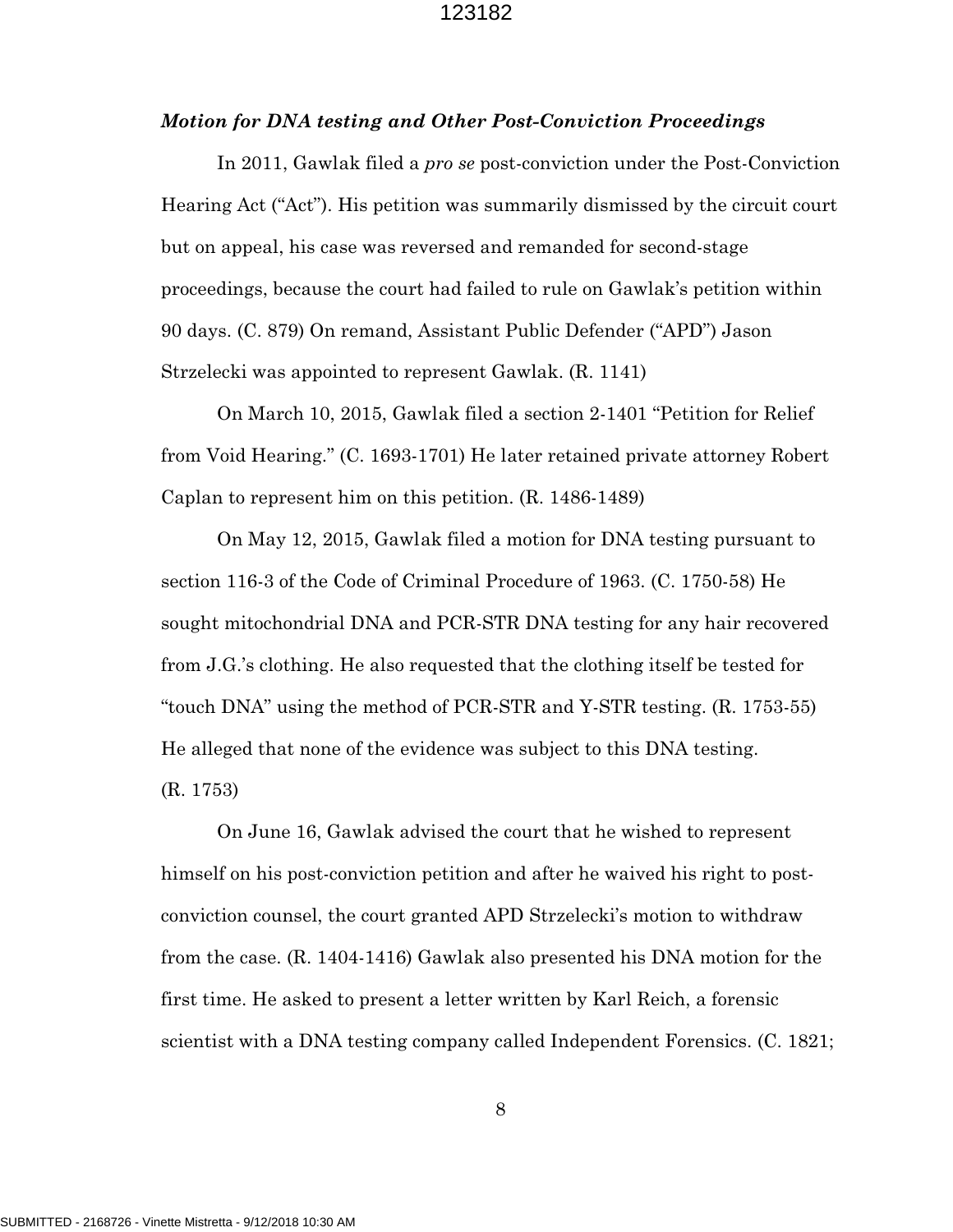R. 1385) Gawlak explained that the letter was in response to Gawlak sending Reich a copy of his DNA motion and requesting Reich's advice on it. (R. 1385) Gawlak said that Reich's letter "talk[ed] about possible new testing according to his opinion that, for example, Y-STR S [*sic*] [testing] of all the items collected by the State will bring some new data for the post-conviction relief." (R. 1386) The court continued the hearing on the DNA motion for the State to find out whether the evidence was still available for testing. (R. 1393)

On July 21, 2015, the State filed a written objection to Gawlak's DNA motion. (C. 1839-1849) The State indicated that the evidence Gawlak was requesting to have tested was still available. (C. 1841) However, the State alleged *inter alia* that identity was not an issue at trial and that Gawlak's request for DNA testing failed because he could not show that the testing had "the scientific potential to produce new noncumulative evidence relative to his assertion of actual innocence." (C.1841)

On September 30, 2015, private attorney Joel Brodsky appeared and indicated he intended to file a "limited scope appearance" under Supreme Court Rule 13(c)(6) and represent Gawlak on his motion for DNA testing. (R. 1502-1506) Brodsky explained that a "limited" appearance would serve the purpose of "narrow[ing]" his representation to only the DNA motion and not Gawlak's pending post-conviction petition. (R. 1505-1506) Gawlak also asked the court that Brodsky be allowed to represent him on his DNA motion, "if not under the [*sic*] Supreme Court Rule 13, at least in the discretion of this court." (R. 1507)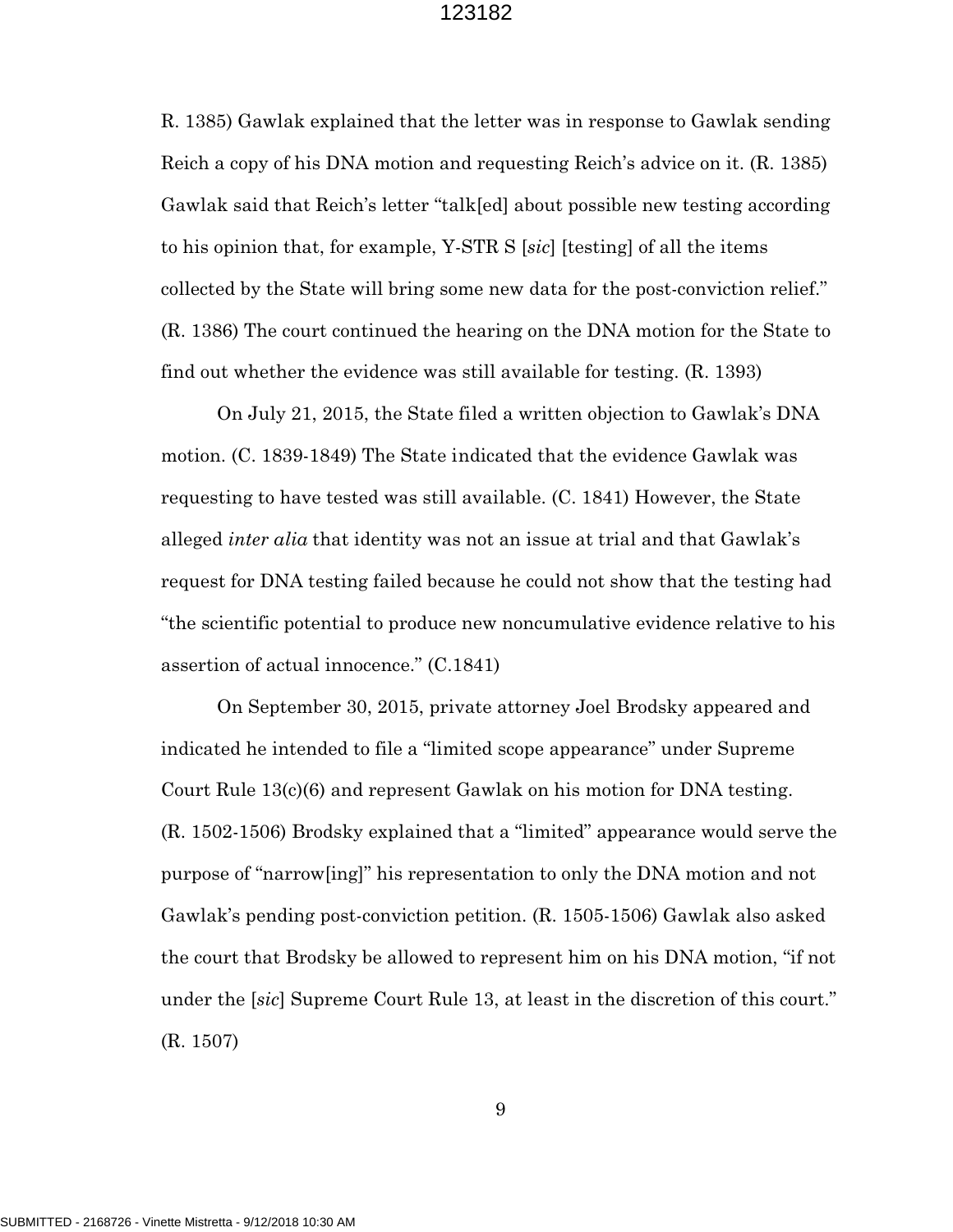The prosecutor objected to Brodsky filing a limited appearance in the post-conviction proceedings, "a criminal matter and not a civil matter." (R. 1507) Brodsky responded that the DNA motion was a "separate postconviction motion," and that Gawlak's *pro se* post-conviction petition did not raise an issue about DNA testing. (R. 1507)

The court denied Brodsky's request to enter a limited scope appearance. (R. 1512) The court ruled that Brodsky could represent Gawlak in all of his pending post-conviction proceedings but not on his DNA motion alone. (R. 1512)

On November 16, 2015, a hearing was held on Gawlak's DNA motion. During his argument, Gawlak advised the court that he was "not asking for a new trial or release." (R. 1612-1613) He was only asking to be allowed to test the evidence, and he indicated he was willing to pay for the testing himself. (R. 1613) Gawlak also argued that he should be allowed to present the testimony at the hearing. He explained, "I'm expecting to have Mr. Carl Rasae (phonetic) [Karl Reich] to testify in respect to the – actually the last step which this Court is obligated to find which is that the evidence I'm looking to be tested has the scientific potential to produce new and non-cumulative evidence materially relevant to the defendant's assertion of actual innocence and that the testing employs a method generally accepted in the scientific community." (R. 1598)

The prosecutor argued that an evidentiary hearing was unnecessary because Gawlak could not present a *prima facie* case that identity was an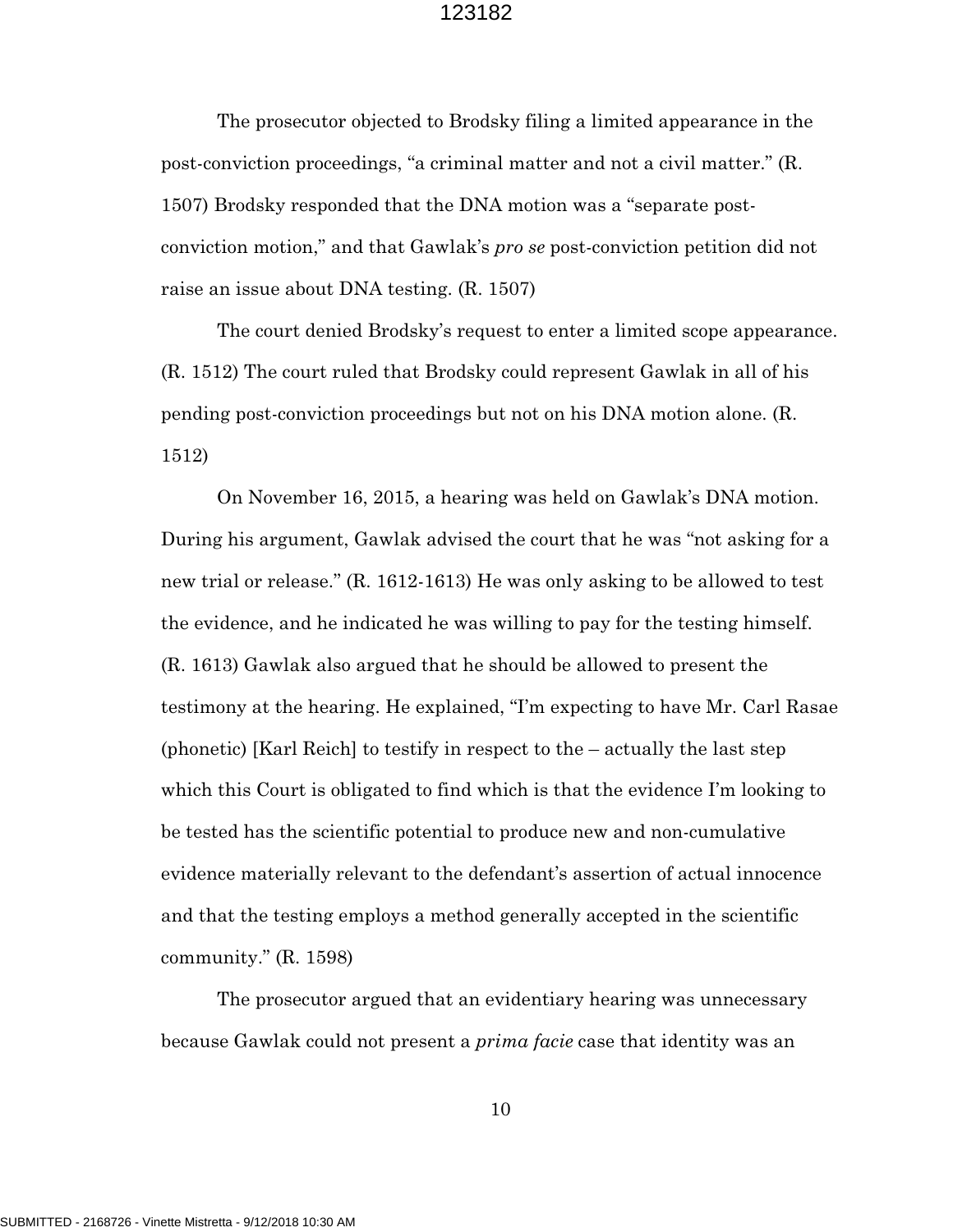issue at trial. (R. 1600) The prosecutor maintained that DNA material was not found on any of J.G.'s clothing and therefore, Gawlak did not establish that any further testing was possible. (R. 1600-1601) The court denied Gawlak's motion. (R. 1614)

#### *Appellate Court's Decision*

The appellate court found that the circuit court's denial of Brodsky's request to enter a limited scope appearance on Gawlak's DNA motion violated Gawlak's due process rights. *People v. Gawlak*, 2017 IL App (3d) 150861, ¶ 14. Based on these facts, the court declined to address the State's argument that any error in dismissing the motion was harmless. *Gawlak*, ¶ 15. The court held that "[s]imply put, defendant had a constitutional due process right to have private counsel represent him on his DNA motion." *Id.* In its petition for leave to appeal, the State's "point relied upon in seeking review" stated that "[t]he Appellate Court's holding that Illinois Supreme Court Rule 13(c)(6) establishes a constitutional right to counsel is without support in the law." (State's Petition for Leave to Appeal, 1)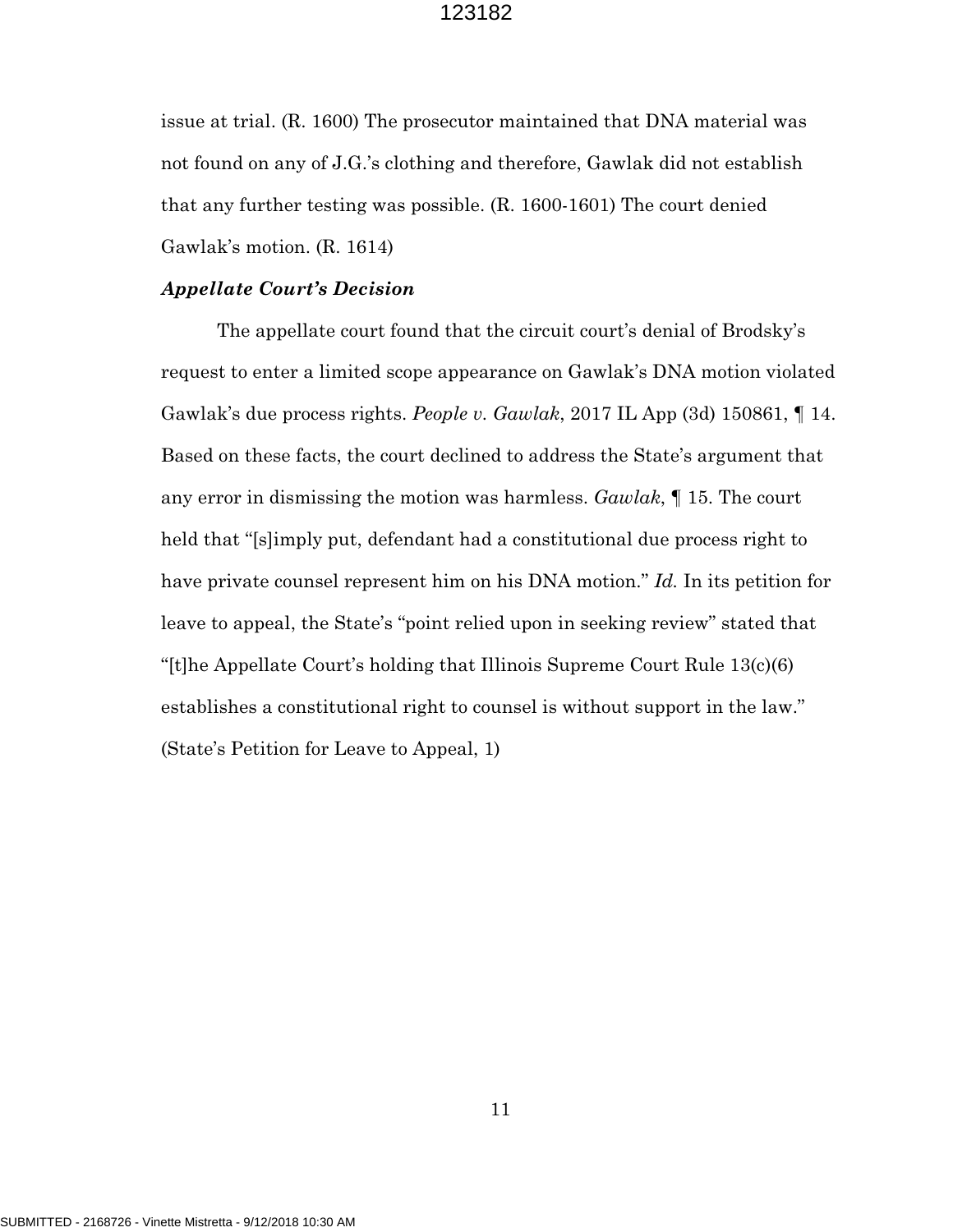#### **ARGUMENT**

## **The appellate court properly held that the circuit court committed reversible error by denying Sylwester Gawlak his due process right to retain counsel to represent him on his motion for DNA testing.**

Sylwester Gawlak retained private counsel to represent him on his section 116-3 motion for DNA testing. His attorney requested leave to enter a limited scope appearance under Supreme Court Rule 13(c)(6) for purposes of representing Gawlak only on his DNA motion and not his other pending postconviction cases. (R. 1505) The circuit court refused to allow counsel to enter his appearance on the DNA motion alone. (R. 1512) The appellate court held that the court erred because although Gawlak did not have a sixth amendment or statutory right to representation in section 116-3 proceedings, he had "a constitutional due process right to retain private counsel to represent him on any matter he wishes." *People v. Gawlak*, 2017 IL App (3d) 150861, ¶ 12.

The State has never squarely addressed Gawlak's argument and the appellate court's holding that a litigant has a due process right to retain counsel in a discrete action. In the circuit court and on appeal, the State claimed that Gawlak had no statutory or constitutional right to counsel on his DNA motion and that Rule 13(c)(6) applied only in civil proceedings and not the section 116-3 proceedings here. (R. 1507); *Gawlak*, 2017 IL App (3d) 150861, ¶¶ 11, 12. Now the State has reversed course and mainly argues that Gawlak was not entitled to retain counsel in this case because his attorney failed to file the correct paperwork for entering his appearance under Rule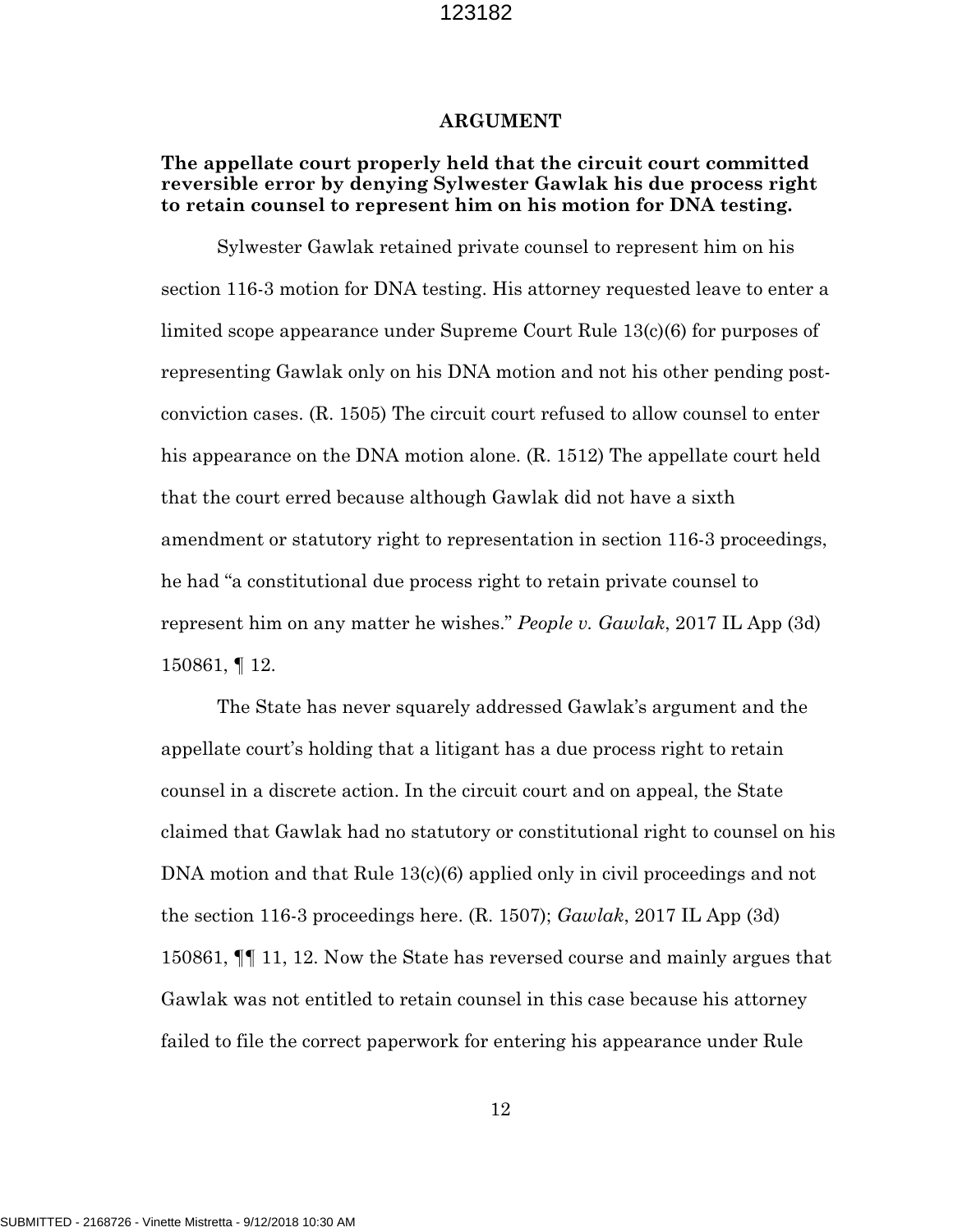13(c)(6). The State's form-over-substance argument is unavailing because it fails to address the due process concerns involved here.

Where, as here, there are no disputes of fact, whether a defendant's right to counsel has been violated is an issue of law that is reviewed *de novo. People v. Abernathy*, 399 Ill. App. 3d 420, 426 (2nd Dist. 2010)

In this case, Gawlak filed his section 116-3 motion for DNA testing on May 12, 2015. (C. 1750-1768) On June 16, he appeared in court for both a hearing on his motion and for a status hearing on his separate second-stage post-conviction petition, for which Assistant Public Defender Strzelecki had been appointed to represent him. (R. 1141) Later during the hearing, Gawlak advised the court that he wished to represent himself on his post-conviction petition and subsequently waived his right to counsel in that case. (R. 1403- 1416) Separately, Gawlak also filed a *pro se* section 2-1401 "petition for relief from void order." (R. 1484-1489) On August 28, 2015, the trial court allowed private attorney Robert Caplan leave to enter his appearance on the section 2- 1401 petition. (R. 1489)

On September 30, 2015, private attorney Joel Brodsky appeared with Gawlak before the court. (R. 1502) Brodsky stated he intended to file a "limited scope appearance" under Supreme Court Rule 13(c)(6) in the DNA case. (R. 1504-1505) Under that rule, "an attorney has entered into a written agreement with [the] party to provide limited scope representation." Ill. S. Ct. R.  $13(c)(6)(eff. July 1, 2013)$ . The purpose of Rule  $13(c)(6)$  is to "help insure that the scope of the representation is identified with specificity." Ill. S. Ct. R.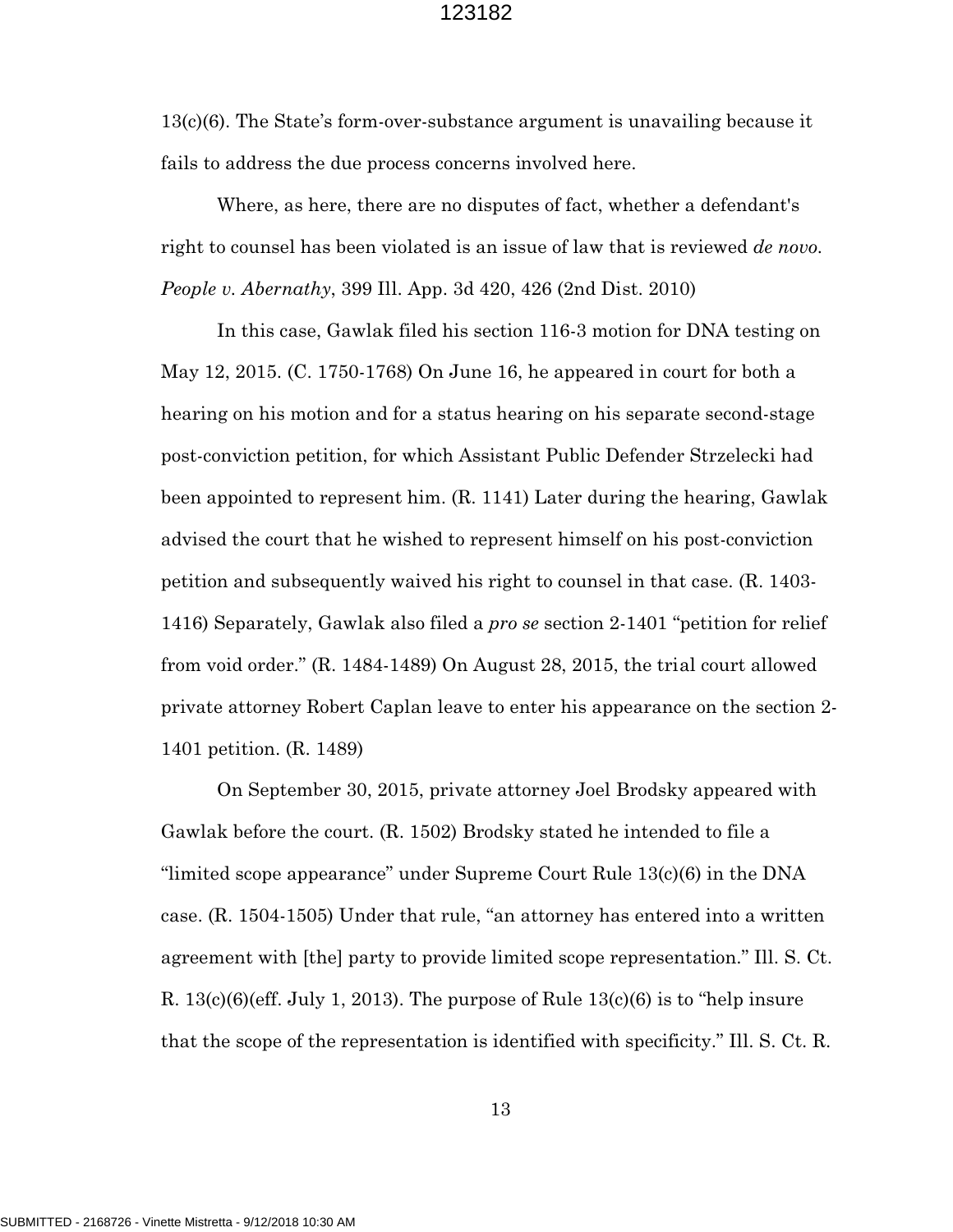13(c)(6), Committee Comments (adopted June 14, 2013). Brodsky maintained that filing a "limited" appearance would serve the purpose of "narrow[ing]" his representation to only the DNA motion and "no other matter." (R. 1505) Gawlak also addressed the court, asking for Brodsky to represent him, "if not under the [*sic*] Supreme Court Rule 13, at least in the discretion of this court." (R. 1507)

The State objected to Brodsky entering a "limited scope appearance" on a motion "which was filed in this criminal matter and not a civil matter." (R. 1507) Brodsky responded that post-conviction proceedings were civil in nature and that the DNA motion was a "separate, post-conviction motion by statute." (R. 1507, 1510)

The circuit court denied Brodsky's request to enter an appearance. (R. 1512) The court was bothered by Gawlak having "three different attorneys arguing parts of a single case." (R. 1509-1510) The court stated that it would allow Brodsky to enter an appearance in "the post-conviction proceeding period," but not solely on Gawlak's DNA motion. (R. 1512)

On appeal, Gawlak argued that the trial court denied him his constitutional right to retain counsel to represent him on his motion. *Gawlak*, 2017 IL App (3d) 150861, ¶ 10. The State responded that the plain language of Rule 13(c)(6) provided for limited scope appearances in only civil cases. Id. If 11. The State maintained that a motion for DNA testing involved criminal proceedings and that therefore, Rule 13(c)(6) did not apply. *Id.* The State also argued that Gawlak was not entitled to an attorney because there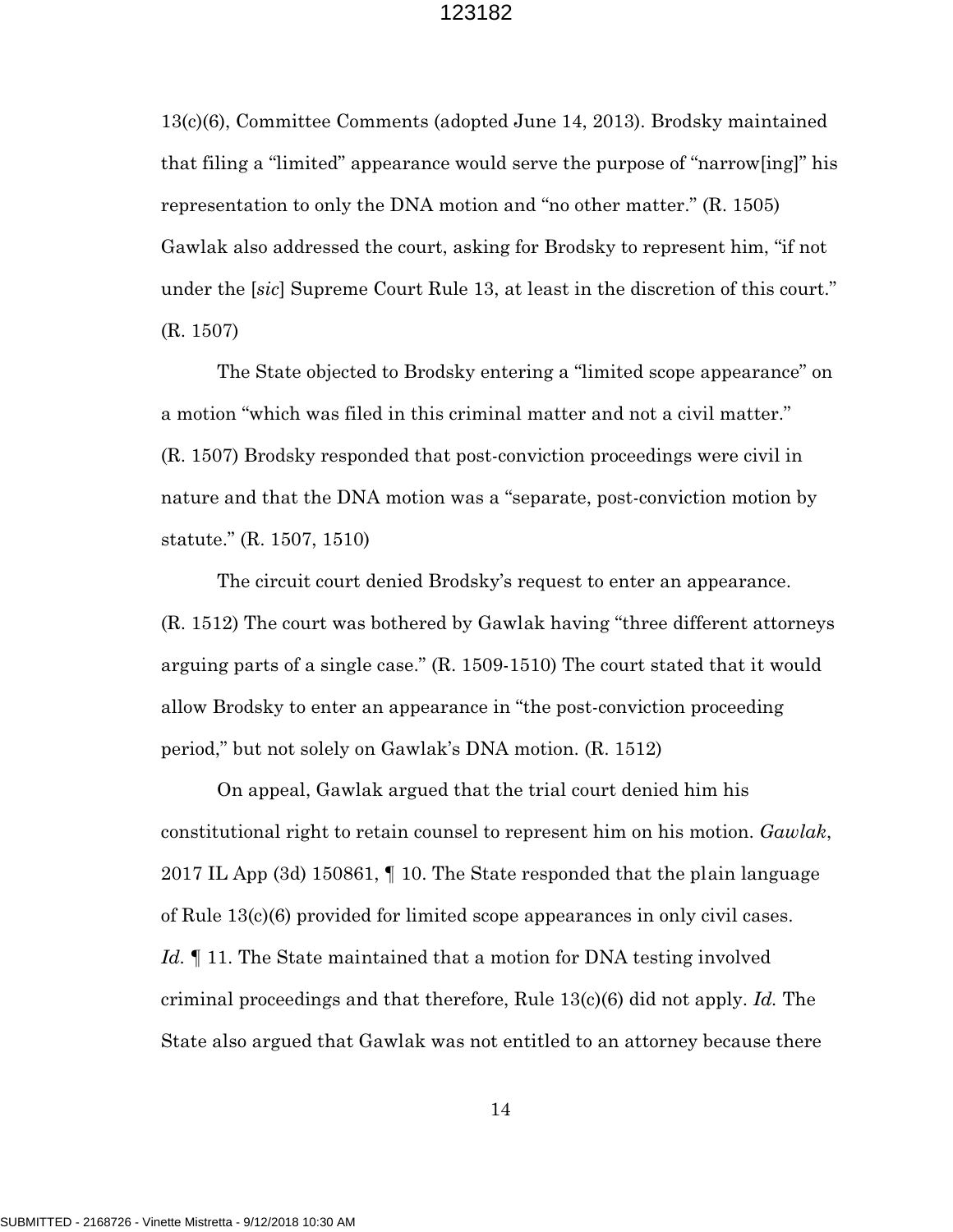was no sixth amendment right to counsel in post-conviction proceedings and section 116-3 did not convey a statutory right to counsel. *Id.* ¶ 12. Finally, the State claimed that any error in the dismissal of Gawlak's petition was harmless. *Id.* ¶15.

The appellate court first rejected the State's argument that motions for DNA testing involved criminal proceedings. The court found that like petitions filed under the Post-Conviction Hearing Act, a motion for DNA testing was "civil in nature." *Id.* ¶ 11. The court also found that because the post-conviction proceedings were "separate and distinct" proceedings, the circuit court erred in ruling that Brodsky was required to represent Gawlak on both his DNA motion and his post-conviction petition. *Id.* ¶¶ 14-15. The appellate court held that Gawlak had a "constitutional due process right to have private counsel on his DNA motion" and that the circuit court's denial of Brodsky's request to enter "a limited scope appearance" on the motion was "arbitrary and violated [Gawlak's] due process rights." *Id.* ¶ 14. Based on these facts, the court declined to address the State's harmless-error argument. *Id.* ¶ 15.

In this Court, the State now agrees that "there is no question" that Gawlak had a constitutional due process right to be represented by retained counsel on his DNA motion. (St. Br. 26) It also concedes that the circuit court's reasons for refusing to allow Brodsky to represent Gawlak were wrong. (St. Br. 18 n.3) Having made these concessions, which undermine its posture throughout this litigation, the State instead asks this Court to affirm the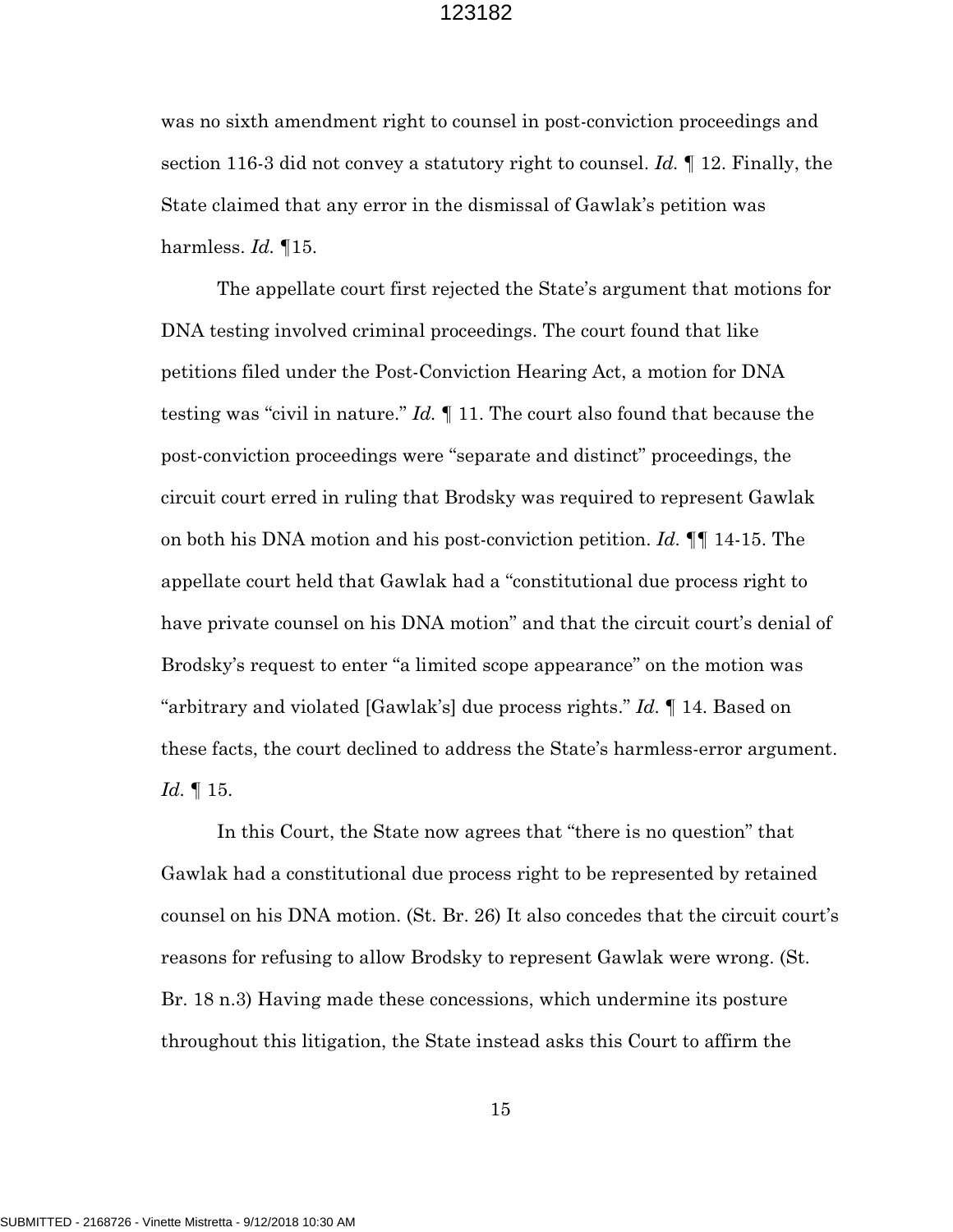circuit court's denial of Gawlak's constitutional right to counsel on an entirely different basis: that counsel failed to comply with the procedural requirements of Supreme Court Rule 13 for entering a general appearance or a limited scope appearance under Rule 13(c)(6). (St. Br. 17-24) The State did not raise this issue in the circuit court, on appeal, or in its petition for leave to appeal. Therefore, there is no factual basis for the State's argument and it should be considered forfeited.

The State also misconstrues the appellate court's holding and contends that the court erroneously established a "constitutional right" to a limited scope appearance by counsel under Rule 13(c)(6). (St. Br. 24-29) This was not the court's holding. The court found that Gawlak's right to retain counsel derived from his constitutional right to due process, not from this Court's rule. *Gawlak*, 2017 IL App (3d) 150861, ¶¶ 12-15.

The State's harmless error argument is similarly unavailing. (St. Br. 29-35) It is based on its unfounded allegation that the error here was counsel's failure to comply with Rule 13(c)(6), rather than a denial of Gawlak's right to retain counsel. As will be shown below, because of its fundamental misinterpretation of the issue, the State fails to meaningfully address Gawlak's argument or the appellate court's holding. For all these reasons, this Court should affirm the appellate court's decision.

## **A. The State misconstrues the appellate court's holding as establishing a constitutional right to a limited scope appearance by counsel.**

A defendant who has a Sixth Amendment right to counsel has a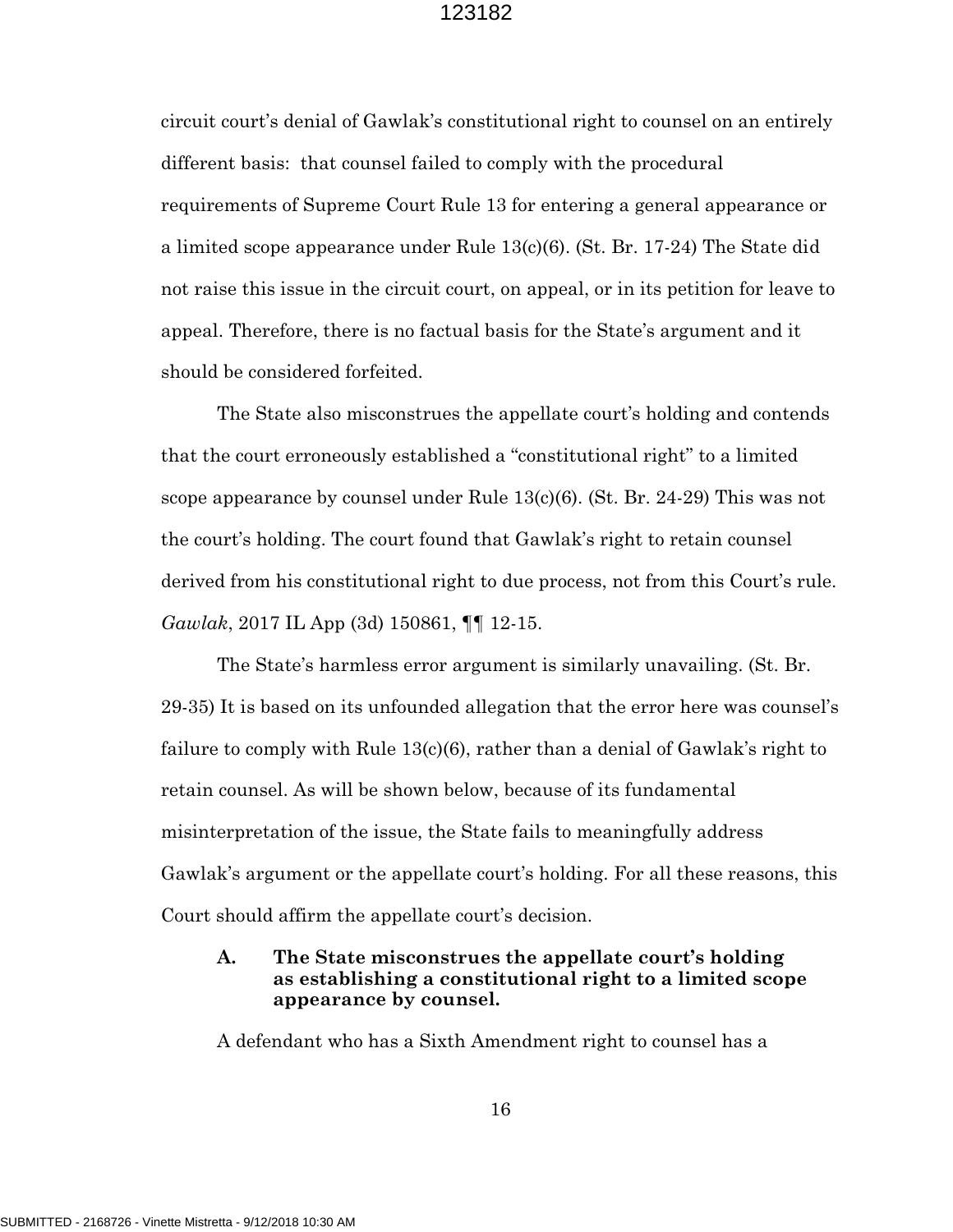corresponding right to counsel of one's choice. U.S. Const., amends. VI, XIV; *United States v. Gonzalez-Lopez*, 548 U.S. 140, 144 (2006); *People v. Green*, 42 Ill. 2d 555, 557 (1969); *People v. Childress*, 276 Ill. App. 3d 402 (1st Dist. 1995). However, "it is well settled that the constitutional right to counsel (U.S. Const., amends. VI, XIV) applies during a defendant's trial and first appeal of right, and no further." *People v. Love*, 312 Ill. App. 3d 424, 426 (2nd Dist. 2000), citing *Pennsylvania v. Finley*, 481 U.S. 551, 555 (1987); *People v. Morgan*, 187 Ill. 2d 500, 529 (1999). Furthermore, unlike the Post-Conviction Hearing Act, section 116-3 does not convey a statutory right to counsel. 725 ILCS 5/122-4 (West 2015); 725 ILCS 5/116-3 (West 2015). Therefore, in this case, Gawlak did not have a constitutional or statutory right to counsel on his motion for DNA testing. *Love*, 312 Ill. App. 3d at 426-27.

At the same time, Gawlak did have a due process right to *hire* an attorney to represent him on his DNA motion. In *Powell v. Alabama*, 287 U.S. 45, 68-69 (1932), the United States Supreme Court explained that "notice and hearing are preliminary steps essential to the passing of an enforceable judgment, and that they, together with a legally competent tribunal having jurisdiction of the case, constitute basic elements of the constitutional requirement of due process of law." *Powell*, 287 U.S. at 68. *Powell* also found that "historically and in practice, in our own country at least," a hearing "has always included the right to the aid of counsel when desired and provided by the party asserting the right." *Id. Powell* stated:

If in any case, civil or criminal, a state or federal court were arbitrarily to refuse to hear a party by counsel employed by and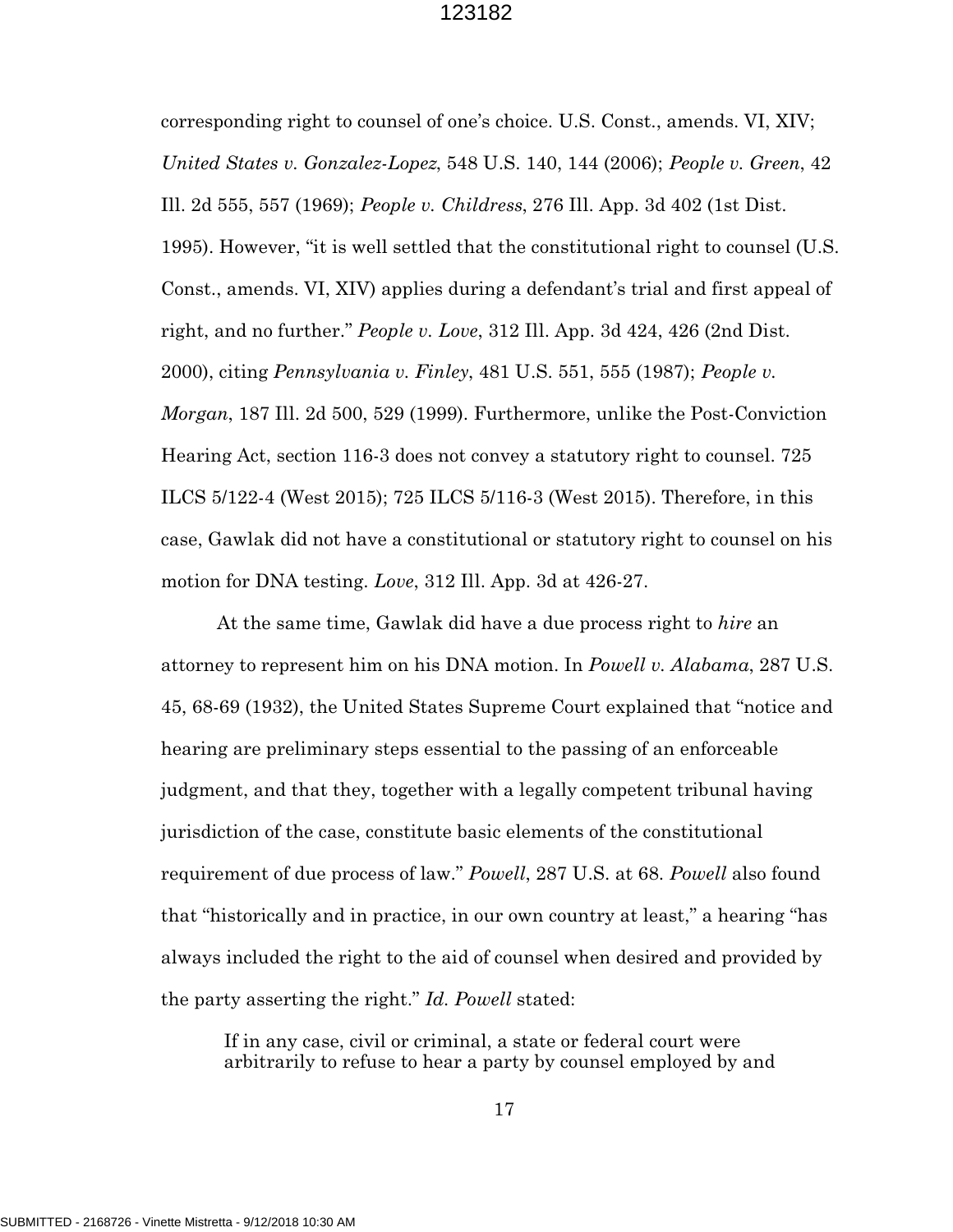appearing for him, it reasonably may not be doubted that such a refusal would be a denial of a hearing, and therefore of due process in the constitutional sense. *Powell*, 287 U.S. at 68-69.

Thus, *Powell* recognized that a civil litigant has a constitutional right to retain counsel.

The Seventh Circuit Court of Appeals has also found that although a prisoner "does not have a constitutional right to a lawyer in a civil case [or] even a civil case such as a habeas corpus proceeding that challenges a criminal judgment," under *Powell*, the right to retain counsel was still protected under the due process clause. *Guajardo-Palma v. Martinson*, 622 F.3d 801, 803 (7th Cir. 2010). The Seventh Circuit concluded that "if a prisoner *hires* a lawyer – or a lawyer is willing to work for the prisoner for free – the judge may not refuse to accept filings from the lawyer." *Guajardo-Palma*, 622 F. 3d at 803 (emphasis in the original). Relying on these cases, the appellate court correctly found that Gawlak had a "constitutional due process right to have private counsel represent him on his DNA motion" and that the circuit court erred in denying him this right. *Gawlak*, 2017 IL App (3d) 150861, ¶¶ 12-14.

The State ignores the appellate court's conclusion that Gawlak had a constitutional due process right to retain counsel. Instead, the State claims the court improperly found that Rule 13(c)(6) created a "constitutional right" of counsel to enter a limited scope appearance. The State maintains that Rule 13(c)(6) concerns the "rule-based right" to have counsel enter a limited scope appearance and is "not a right of constitutional magnitude." (St. Br. 24-25)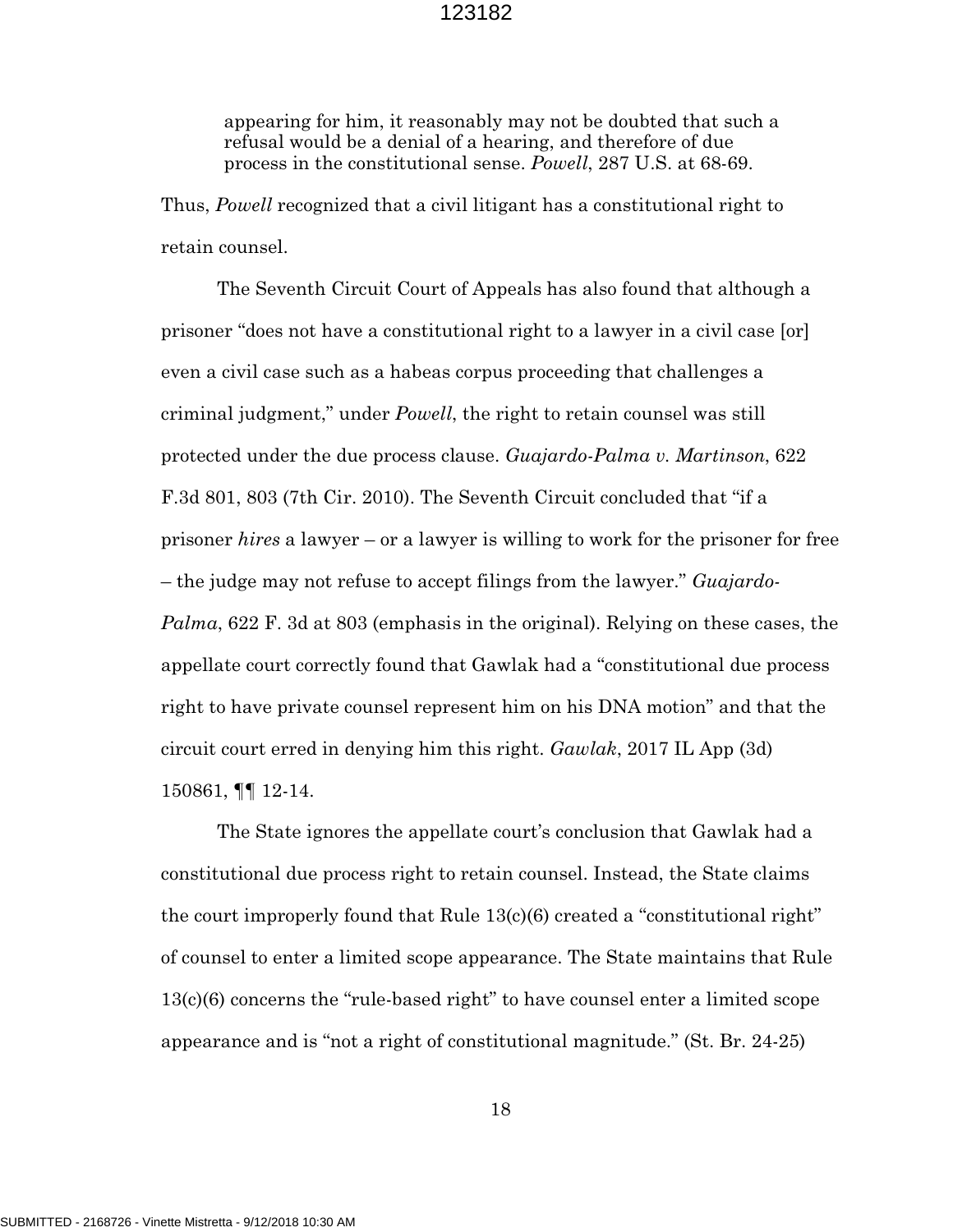There is no such thing as a Rule  $13(c)(6)$  "rule-based" right to counsel. And nowhere in the appellate court's opinion does it hold that Rule 13(c)(6) establishes a "constitutional right" to counsel. The appellate court specifically found that Gawlak's right to retain counsel arose from his constitutional right to due process of law. *Gawlak*, 2017 IL App (3d) 150861, ¶¶ 12-13. Rule 13(c)(6)'s procedural mechanism for entering an appearance is irrelevant to possessing that right. For this reason, the State's comparison of Rule 13(c)(6) to this Court's other rules such as Rule 431(b), which governs jury selection, is inapt. (St. Br. 25-29); Ill. S. Ct. R. 431(b)(eff. July 1, 2012). Rule 431(b) is only "related to" constitutional protections (St. Br. 25), while Gawlak's claim involves the direct denial of a core constitutional right.

Accordingly, the State's challenge to the correctness of the appellate court's decision fails because it is based on the false premise that there is a Rule  $13(c)(6)$  "right to counsel." No such right exists. Instead, the appellate court properly held that Gawlak had a due process right to retain counsel and that he was denied that constitutional right. *Id.* ¶¶ 12-14.

## **B. The State has forfeited its argument that Gawlak's attorney failed to comply with Supreme Court Rule 13(c)(6).**

In its brief, the State contends that the plain language of Rule  $13(c)(6)$ required that Brodsky enter into a written agreement with Gawlak, disclosing the limited nature of his representation, and that he file a "Notice of Limited Scope Agreement" with the court. (St. Br. 20-21) The State argues that because Brodsky "failed to comply with these plainly delineated procedures,"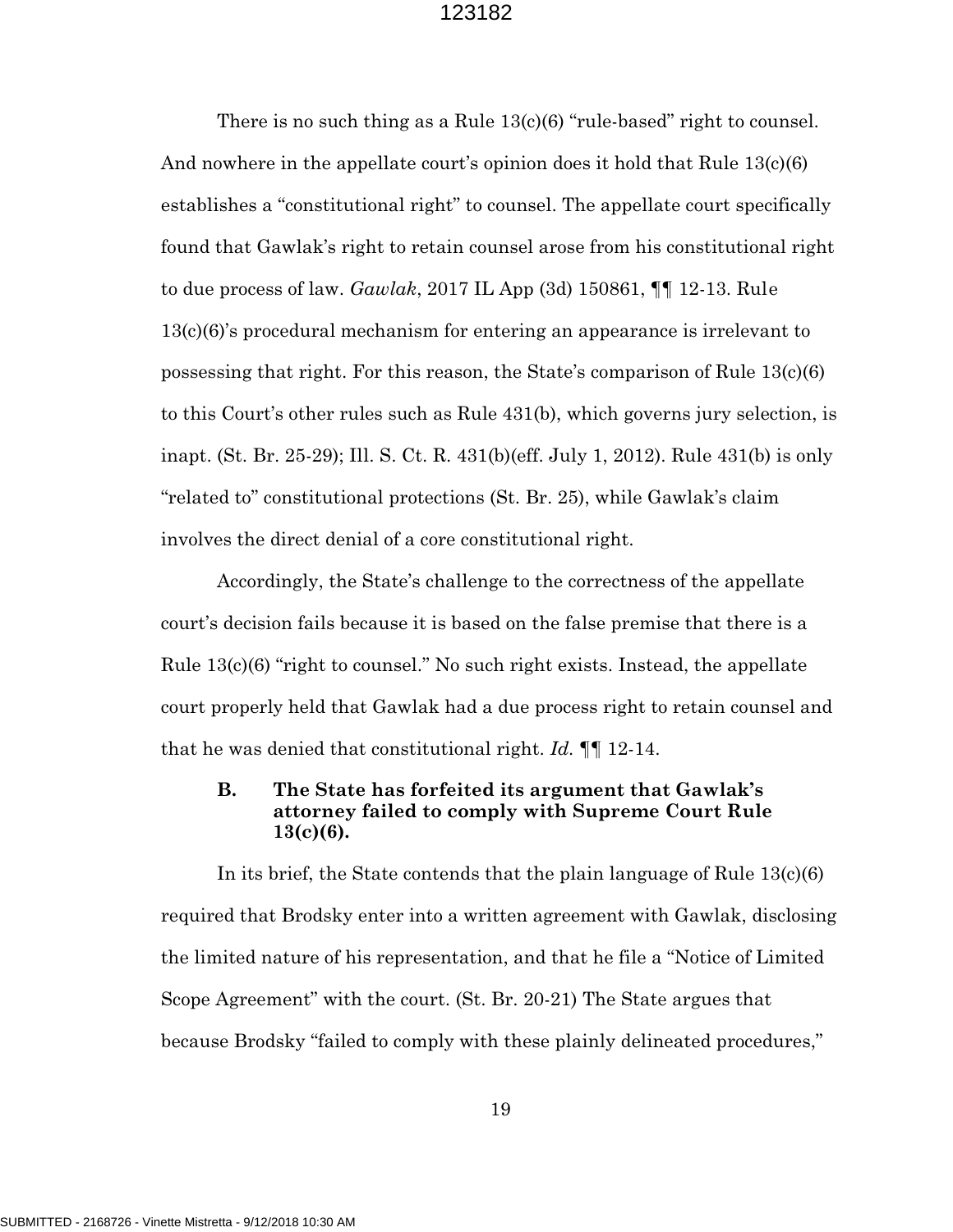the circuit court properly denied his request to enter an appearance on Gawlak's DNA motion. (St. Br. 24)

The State makes this argument for the first time in this Court. In the circuit court, the prosecutor objected to Brodsky entering his appearance based on her belief that Rule 13(c)(6) did not apply to DNA motions filed by criminal defendants and that Brodsky should not be allowed to represent Gawlak on only the DNA motion. (R. 1506, 1507, 1508) She did not raise any issue about Brodsky's alleged non-compliance with Rule 13(c)(6).

Likewise, the circuit court did not refuse to allow Brodsky's appearance based on his non-compliance with Rule 13(c)(6). Instead, the court decided that counsel was required to either represent Gawlak both on his DNA motion and his second-stage post-conviction petition or not at all. (R. 1511-1512) Thus, the court never gave Brodsky an opportunity to comply with the rule, presuming he did not fill out the paperwork, because it believed that Brodsky could not represent Gawlak solely on the DNA motion under any circumstances.

The State now admits that the circuit court's reasons for denying Gawlak his right to retain his counsel of choice were wrong. (St. Br. 18 n.3) It attempts to get around this fact by invoking the principle that this Court "may affirm on any basis supported by the record." (St. Br. 18 n.3, quoting *People v. Durr*, 215 Ill. 2d 283, 296 (2005)) However, "any points advanced in support of the trial court's ruling [must] have a sufficient factual basis before the trial court." *People v. Monroe*, 118 Ill. 2d 298, 300 (1987). Here, no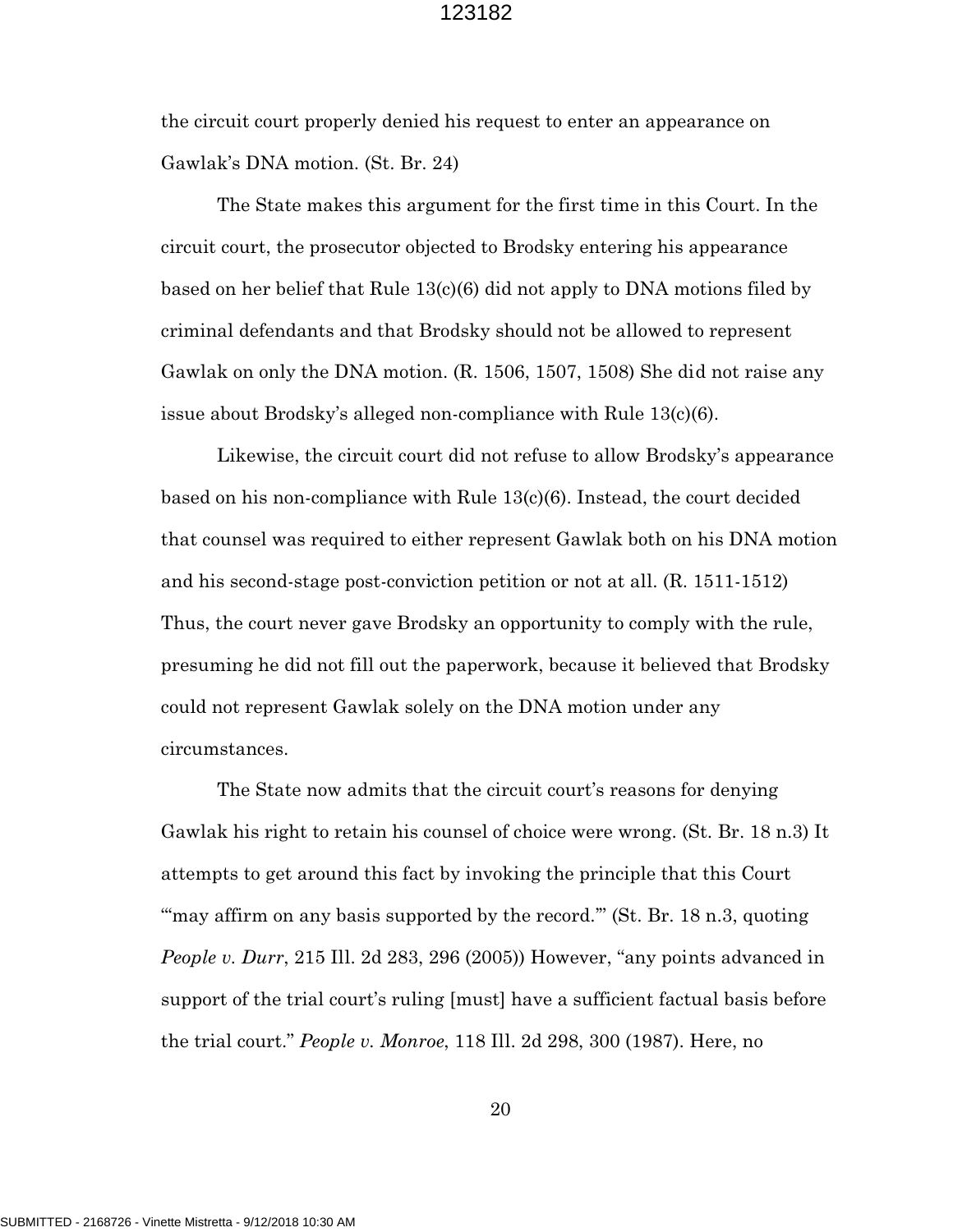evidence was presented about whether Brodsky complied with Rule 13(c)(6). Therefore, there is no factual basis upon which this Court could conclude that the circuit court correctly denied Gawlak his right to counsel on those grounds. See *Burnette v. Terrell*, 232 Ill. 2d 522, 536 (2009) (cited in St. Br. 29 n.7)(because the trial judge made no record of his reasons for removing an attorney from appearing before him, this Court found it "impossible" to determine whether the judge's reasons were proper); see also *People v. White*, 2011 IL 109689, ¶ 143 (declining to address the issue raised in the defendant's petition for leave to appeal and opening brief because the record had not been fully and fairly developed for resolution of the issue).

The State also acknowledges that it did not raise an issue about counsel's failure to comply with Rule 13(c)(6) in the appellate court. (St. Br. 22 n.5) Nevertheless, the State contends that this Court may review "'any questions properly presented by the record to sustain the judgment of the trial court.'" (St. Br. 22-23 n.5, quoting *In Re R.L.S.*, 218 Ill. 2d 428, 437 (2006)) However, this principle does not apply because as noted above, the question of whether Brodsky complied with the procedures of Rule 13(c)(6) was not "properly presented by the record."

Finally, the State did not raise an issue about non-compliance with the procedural requirements of Rule 13(c)(6) in its petition for leave to appeal. The State's "point relied upon in seeking review" stated that "[t]he Appellate Court's holding that Illinois Supreme Court Rule 13(c)(6) establishes a constitutional right to counsel is without support in the law." (St. Petition for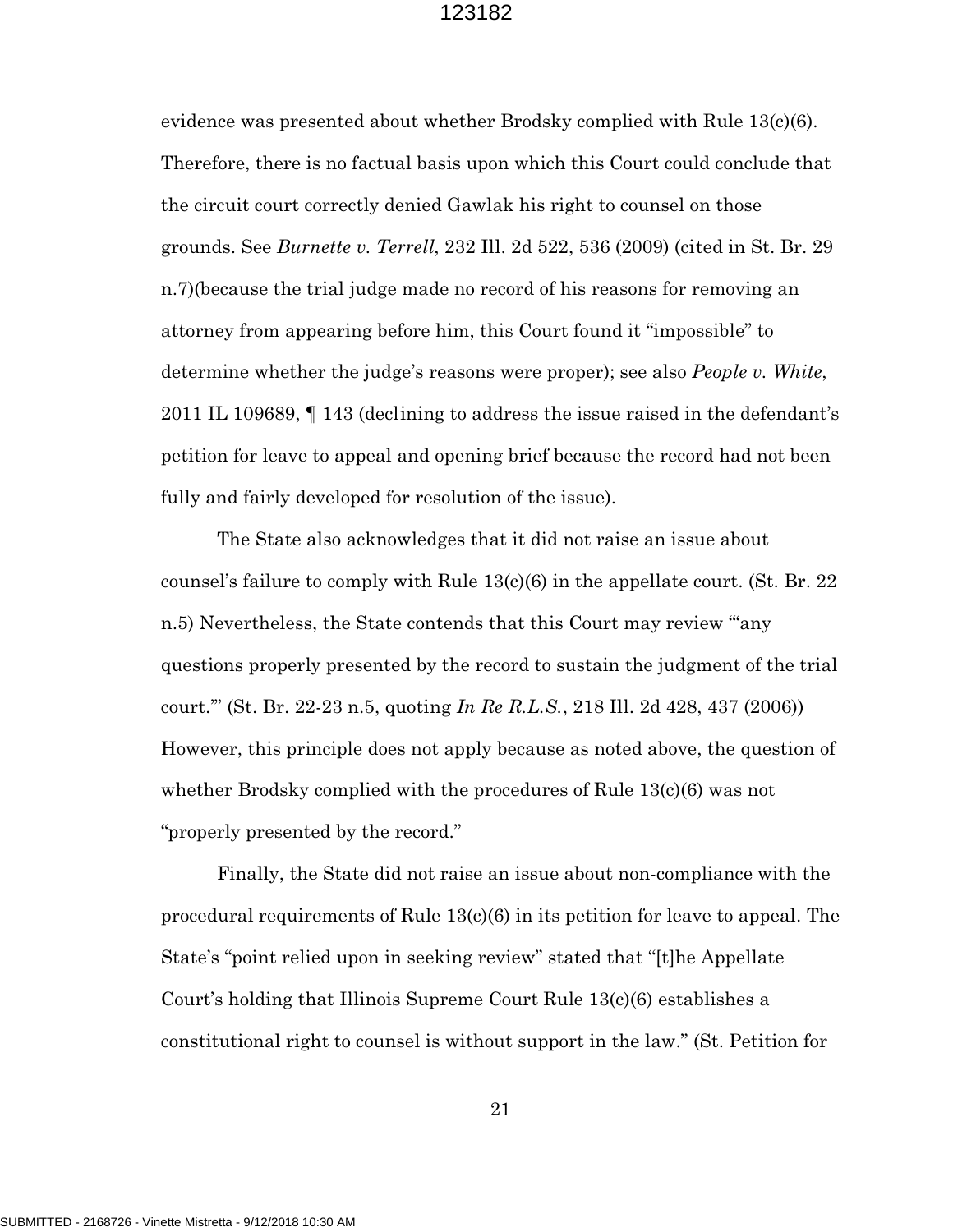Leave to Appeal, 1) Because the State never argued that Brodsky failed to comply with Rule  $13(c)(6)$  in the circuit court, on appeal, or in its petition for leave to appeal, this Court should find it has forfeited this argument. *People v. Carter*, 208 Ill. 2d 309, 318 (2003) (State forfeited issue where it did not make the argument in the appellate court or include it in its petition for leave to appeal); *People v. Robinson*, 223 Ill. 2d 165, 174-175 (2006) (defendant forfeited issue where the only claim that he argued in this Court was not raised in his post-trial motion, in the appellate court, or in his petition for leave to appeal); *People v. Cherry*, 2016 IL 118728, ¶ 30 ("it is well settled that arguments raised for the first time in this [C]ourt are forfeited").

## **C. The State is incorrect that counsel's method of entering an appearance justified denying Gawlak his constitutional right to counsel.**

The State maintains that Brodsky had two options for representing Gawlak in his section 116-3 action; he could either enter a general appearance for that case or if he wished to "narrow his responsibilities" under Rule 13(c)(6), he could file a "Notice of Limited Scope Appearance" and "identify each aspect of the proceeding to which the limited scope appearance pertains." (St. Br. 15-16) The State asserts that Brodsky did neither, thereby failing to comply with either rule. The State claims that for this reason, the circuit court did not err in denying Brodsky's request to represent Gawlak. (St. Br. 16)

As noted, Brodsky's failure to comply with the procedural requirements for entering an appearance was never at issue in this case. However, even if it was, the State's construction of Rule 13 is untenable because it creates an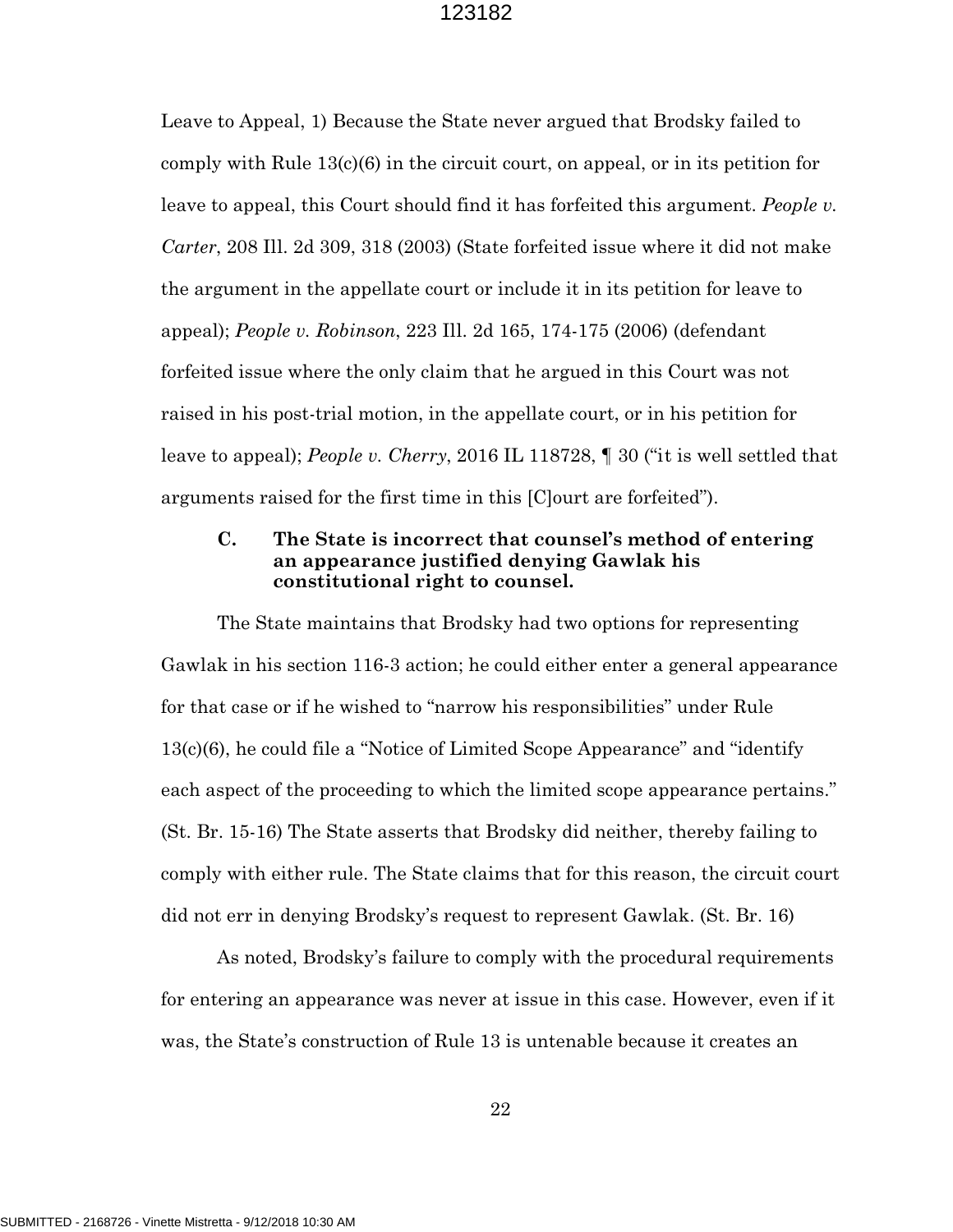unconstitutional scenario where non-compliance with the rules could result in the denial of a person's due process right to hire an attorney to represent him.

This Court's rules are construed in same manner as statutes. Therefore, the rules must be interpreted in such a way as to avoid an unjust or unconstitutional result. *In Re Loss*, 119 Ill. 2d 186, 194 (1987). Supreme Court Rule 13 is a general rule governing the procedures for an attorney entering an appearance in a case. Ill. S. Ct. R. 13 (eff. July 1, 1982). It was enacted in 1982 to deal with the problem of when and under what circumstances an attorney for a party can withdraw. *In re Marriage of Pitulla*, 202 Ill. App. 3d 103, 120 (1st Dist. 1990). Rule 13 serves the purpose of informing the court and the parties of who was properly representing each party and where the person may be served with notice. *Pitulla*, 202 Ill. App. 3d at 120, citing *Tobias v. King*, 84 Ill. App. 3d 998, 1001 (1st Dist. 1980).

Supreme Court Rule 13(c)(6) was enacted in 2013 and "addresses the provision of limited scope representation to clients under Rule of Professional Conduct 1.2(c)." Ill. S. Ct. R. 13, Committee Comments (adopted June 14, 2013). Rule 1.2(c) provides that "a lawyer may limit the scope of the representation if the limitation is reasonable under the circumstances and the client gives informed consent." Ill. R. Prof'l Conduct (2010) R. 1.2 (eff. Jan. 1, 2010).

The State claims that because this Court's rules "have the force of law" and because the "presumption is that they will be obeyed and written as enforced," it was "incumbent" upon Brodsky to adhere to their requirements.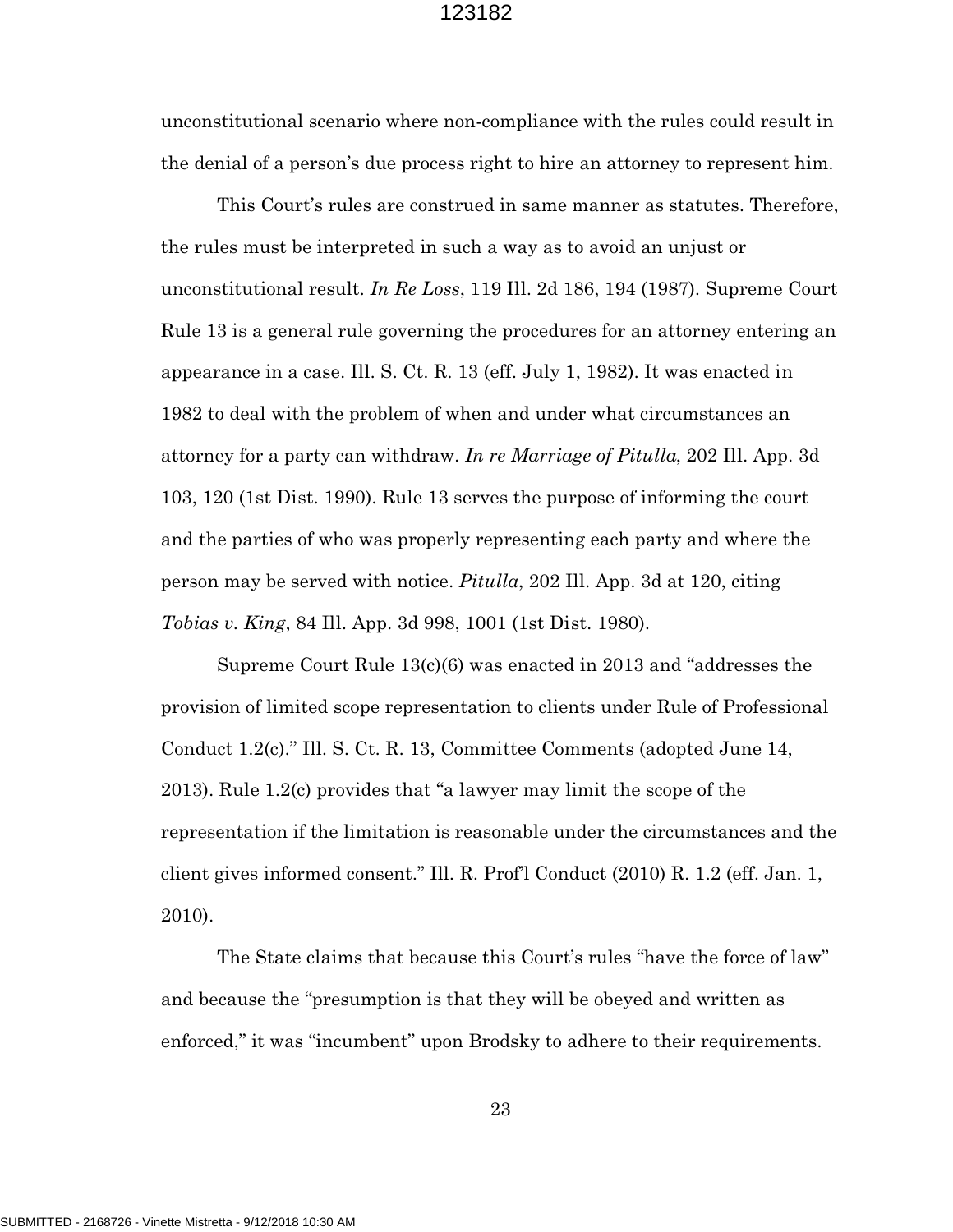(St. Br. 22) First, to the extent that the rules seek to clarify the scope of an attorney's representation and to ensure the client's consent, the purposes of the rule were met here. Brodsky identified himself to the court, sought leave to enter his appearance, and advised the court that his representation would be limited to the DNA motion. (R. 1504-1504) Gawlak consented to this limited representation and asked the court to allow Brodsky to enter his appearance on the motion either "under the [*sic*] Supreme Court Rule 13" or "in the discretion of the court." (R. 1507)

Second, putting aside that the circuit court would not allow Brodsky to represent Gawlak solely on the DNA motion regardless of his compliance with Rule 13 or 13(c)(6), neither provision provides for any sanction for noncompliance. The lack of any particular consequence for failing to comply with the rule supports the conclusion that its requirements are directory and not mandatory as the State suggests. See e.g., *People v. Delvillar*, 235 Ill. 2d 507, 515 (1990)("statutes are mandatory if the intent of the legislature dictates a particular consequence for failure to comply with the provision" and "[i]n the absence of such intent the statute is directory and no particular consequence flows from noncompliance").

Based on the State's construction of the rule, if an attorney fails to comply with the procedures for entering an appearance, the circuit court may properly prevent the attorney from representing his client. (St. Br. 28-29, n.7) This construction has no basis in the law. The circuit court has the discretion to recognize an attorney's entry of appearance even if the formal appearance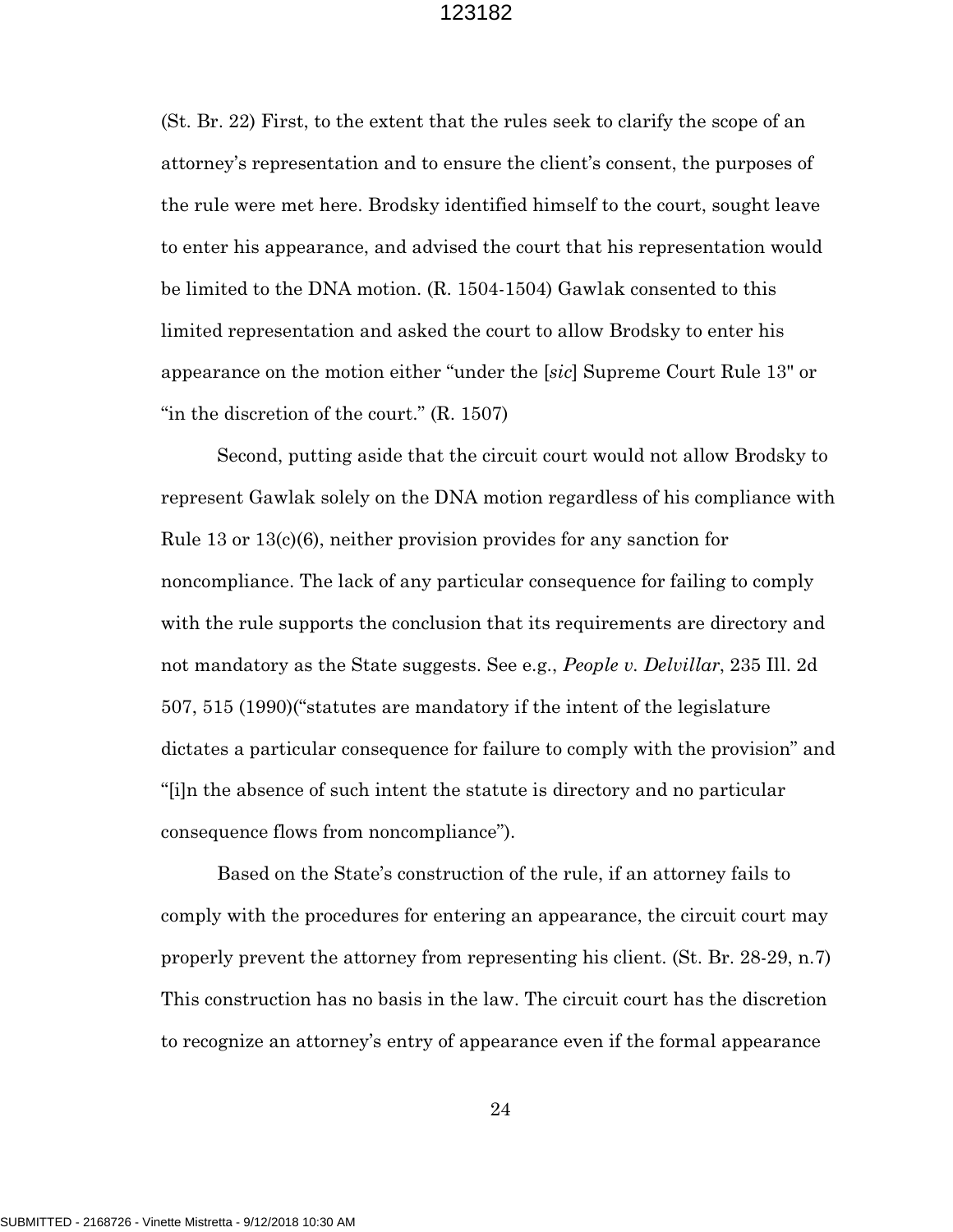requirements of this Court's rules are not met. See e.g., *Pitulla*, 202 Ill. App. 3d at 120 (despite attorney's failure to file his appearance, the trial court properly recognized him as the attorney of record where the case proceeded "without any apparent objection, inconvenience or confusion on the part of the court or the parties as to who was properly representing who and without any claim or evidence of prejudice to the petitioner"); *Ebert v. Dr. Scholl's Comfort Shops, Inc*., 137 Ill. App. 3d 550, 554-555 (1st Dist. 1985) (plaintiff's attorney's failure to file a notice of appearance until two months after the plaintiff's motion to vacate summary judgment was denied did not render the motion a nullity, nor did it prejudice the defendant or substantially inconvenience the trial court); see also, *Larson v. Pederson*, 349 Ill. App. 3d 203, 205-206 (2nd Dist. 2004)(attorney's failure to file a notice of appearance did not render his subsequently-filed motion a nullity). As the State itself notes, absent a showing of prejudice to the other party or interference with the administration of justice, the trial court should accept the appearance of counsel. (St. Br. 27- 28, citing *Sullivan v. Eichmann*, 213 Ill. 2d 82, 90-91 (2004)). Without such a showing, failing to comply with the procedural requirements for entering an appearance does not warrant the drastic measure of disqualifying the attorney from representing his client. See *Schwartz v. Cortelloni*, 177 Ill. 2d 166, 178 (1997) (disqualifying retained counsel is a "drastic measure" under any circumstances; "it destroys the attorney-client relationship by prohibiting a party from representation by counsel of his or her choosing"); see also *People v. Childress*, 276 Ill. App. 3d 402, 413 (1st Dist. 1995) (recognizing that the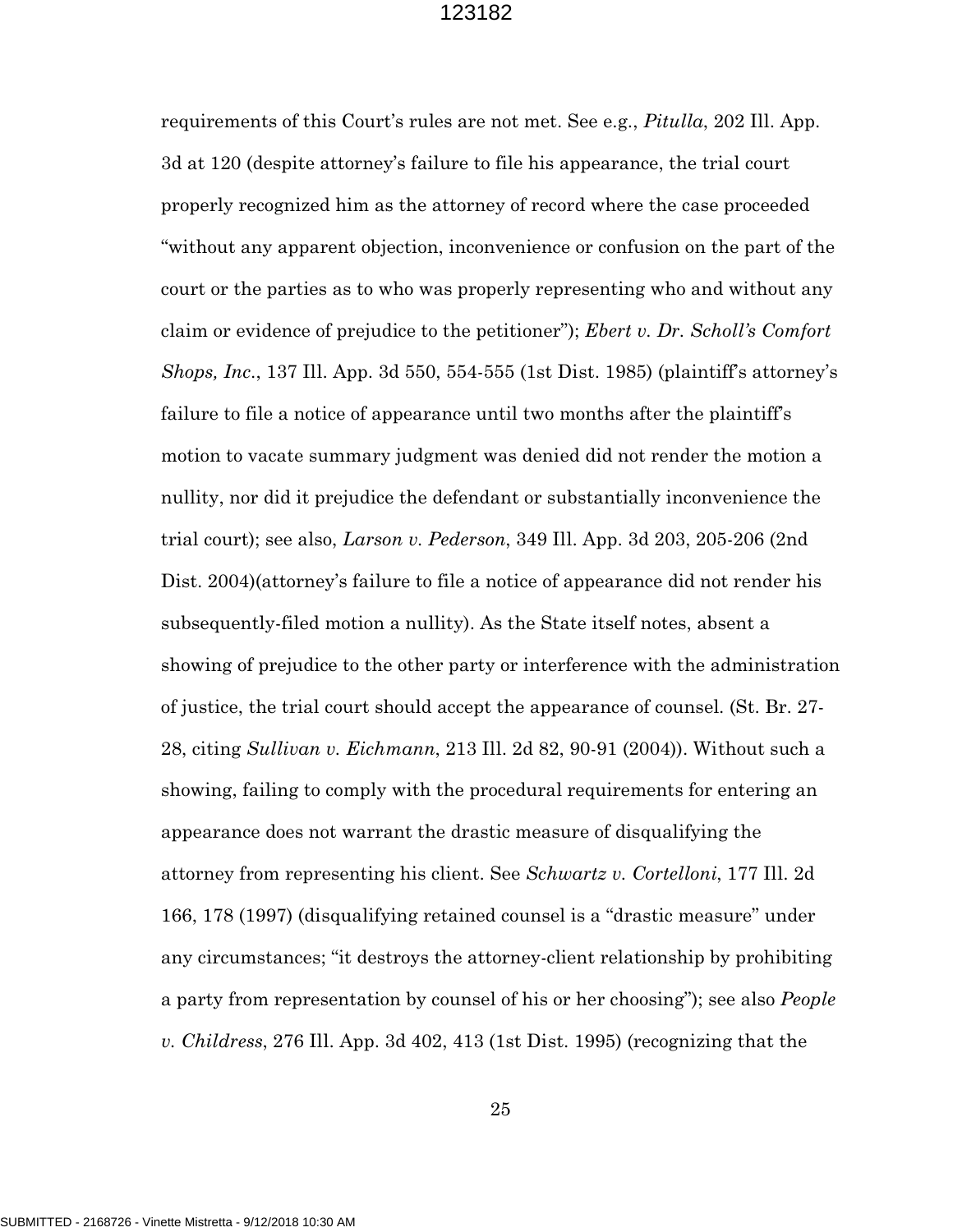right to hire counsel of one's own choosing "is absolute and limited only where abuse exists").

In fact, the State recognizes that "where an attorney's general appearance is arbitrarily refused, despite complying with all of the court's rules regulating the procedures by which general appearances are permitted," a person's due process right to retain counsel "may have been violated." (St. Br. 27) That is exactly what happened here. Brodsky essentially attempted to enter a general appearance on Gawlak's DNA motion. He called it a "limited scope appearance" because he and Gawlak agreed that Brodsky would only represent him on the DNA motion and not Gawlak's postconviction petition. (R. 1505-1506) Given these circumstances, the circuit court had no basis for refusing to allow Brodsky to represent Gawlak on the DNA motion alone. Thus, as the appellate court found, the court's ruling was arbitrary and violated Gawlak's due process rights. *Gawlak*, 2017 IL App (3d) 150861, ¶ 14.

Finally, the committee comments for Rule 13(c)(6) state that it "is not intended to regulate or impede appearances made pursuant to other types of limited engagements by attorneys, who may appear and withdraw as otherwise provided by Rule 13." Ill. S. Ct. R. 13, Committee Comments (adopted June 14, 2013). On the contrary, the rule "serves the important purpose of broadening access to representation" because "it allows clients on a tight budget to pay for some services even if full representation is out of financial reach." David Holtermann, *Increasing Access and Opportunity*, 27-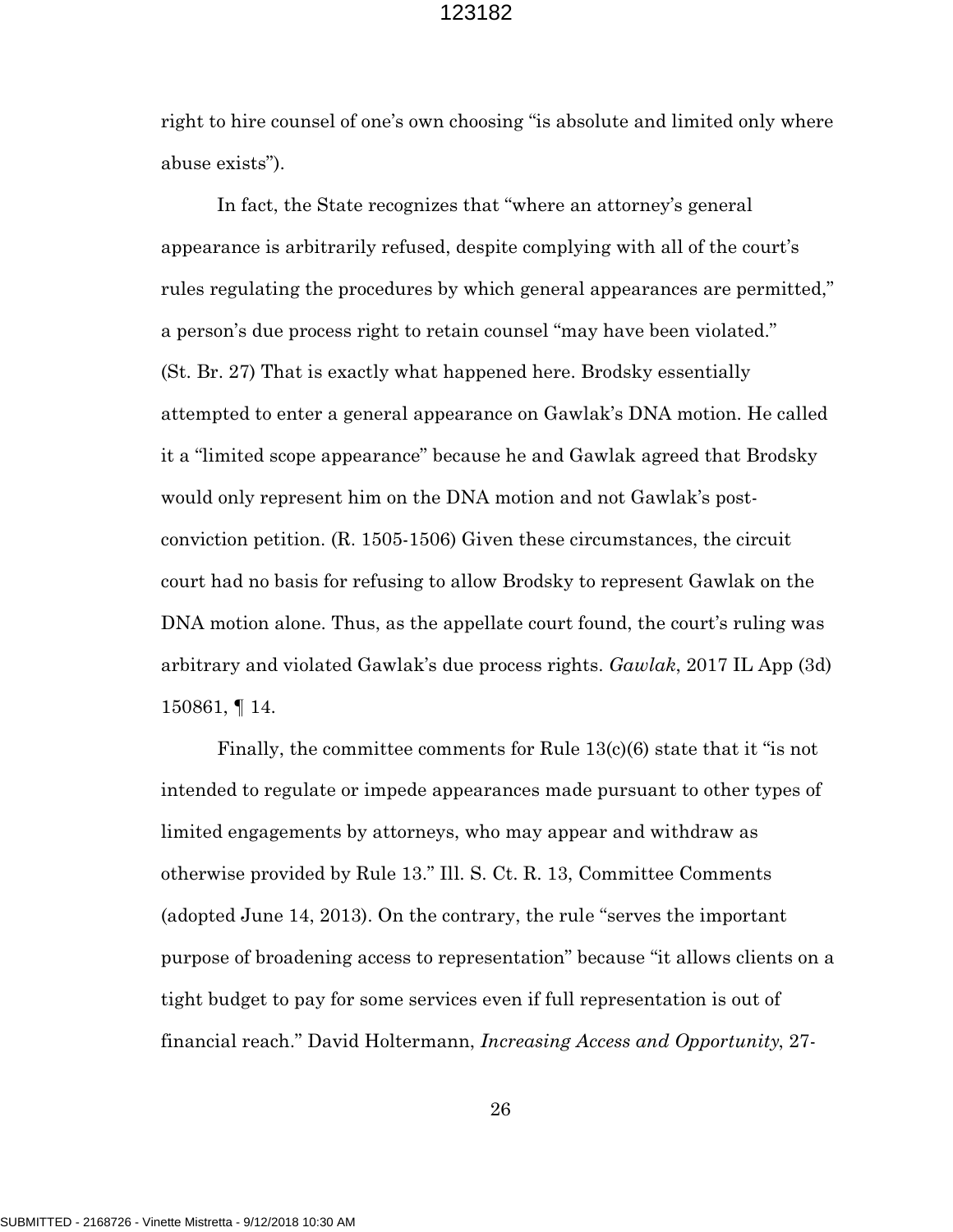SEP CBA Rec., 2 (2013). Because the intent of the rule is not to impede an attorney from entering an appearance in a case and in fact, to broaden access to representation, disqualifying an attorney based on non-compliance with its technical requirements contravenes its purpose.

In sum, the State's construction of Rule 13 would render its provisions unconstitutional by allowing the circuit court to deny a person his due process right to retain counsel simply because the attorney failed to comply with the rule's procedural requirements. This construction has no basis in the facts or the law. Therefore, the State's argument that the circuit court properly refused Brodsky's request to enter his appearance based on an alleged failure to comply with the rule is without merit.

#### **D. The State's harmless-error argument is without merit.**

The appellate court acknowledged the State's argument that any error in dismissing Gawlak's DNA motion was harmless. However, "based on the facts of the case," the court declined to address the argument, finding that "[s]imply put, defendant had a constitutional due process right to have private counsel represent him on his DNA motion." *Gawlak*, 2017 IL App (3d) 150861, ¶ 15.

The appellate court was correct that a harmless-error analysis does not apply here. The circuit court's error resulted in a complete denial of Gawlak's right to retain counsel. The error here is analogous to the denial of a sixth amendment right to counsel of choice. In those cases, "a choice-of-counsel violation occurs whenever the defendant's choice is wrongfully denied." *United*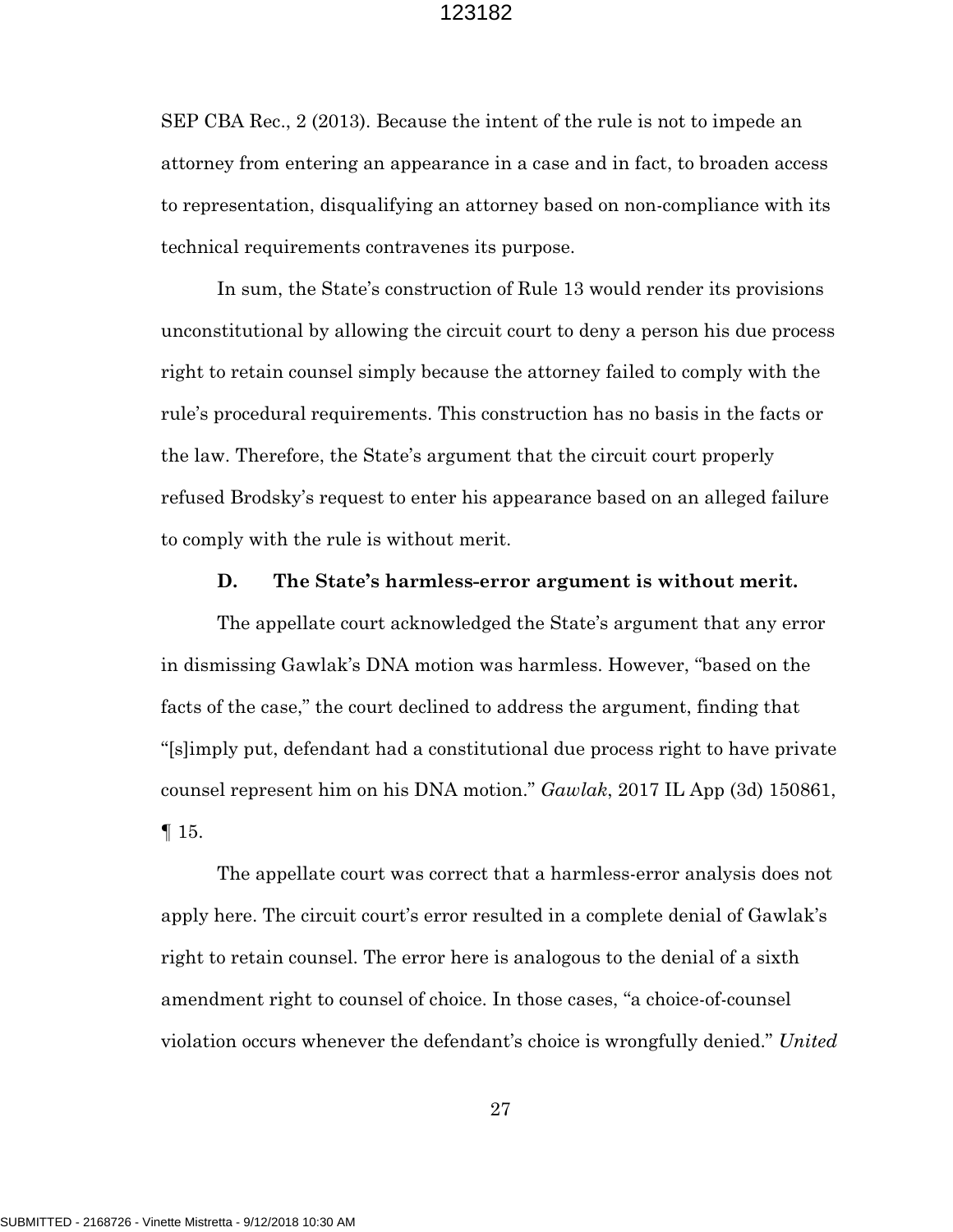*States v. Gonzalez*, 548 U.S. 140, 150-151 (2006). Denying the right to counsel constitutes automatic reversible error because "its effects are too hard to measure." *McCoy v. Louisiana*, \_\_\_ U.S. \_\_\_, 138 S. Ct. 1500, 1511 (2018). It would require speculation "upon what matters rejected counsel would have handled differently" and "what effect those different choices or different intangibles might have had." *Gonzalez-Lopez*, 548 U.S. at 151. Given these circumstances, a showing of prejudice is not required. *People v. Childress*, 276 Ill. App. 3d 402, 413 (1st Dist. 1995) ("because the issue is the right of counsel of choice, we reject the State's contention that a showing of prejudice is necessary").

Having counsel's assistance in this case would have been particularly helpful given the complexity of the law and science involving motions for DNA testing. Notably, Gawlak lamented the difficulty in presenting his motion, stating, "I have no idea about DNA. I cannot even pronounce some of those names or numbers. . .." (R. 1598-1599) Evaluating the merits of Gawlak's motion before he has the opportunity to present it with the assistance of counsel would be premature and deprive him of his right to counsel and a fair hearing on the motion.

Additionally, the State's harmless-error argument centers on its mischaracterization of the error as a failure to comply with Rule 13(c)(6), rather than the denial of Gawlak's due process right to retain counsel. (St. Br. 29-30) For this reason, the State's reliance on *People v. Addison*, 371 Ill. App. 3d 941, 945-946 (1st Dist. 2007), and *People v. Malloy*, 374 Ill. App. 3d 820,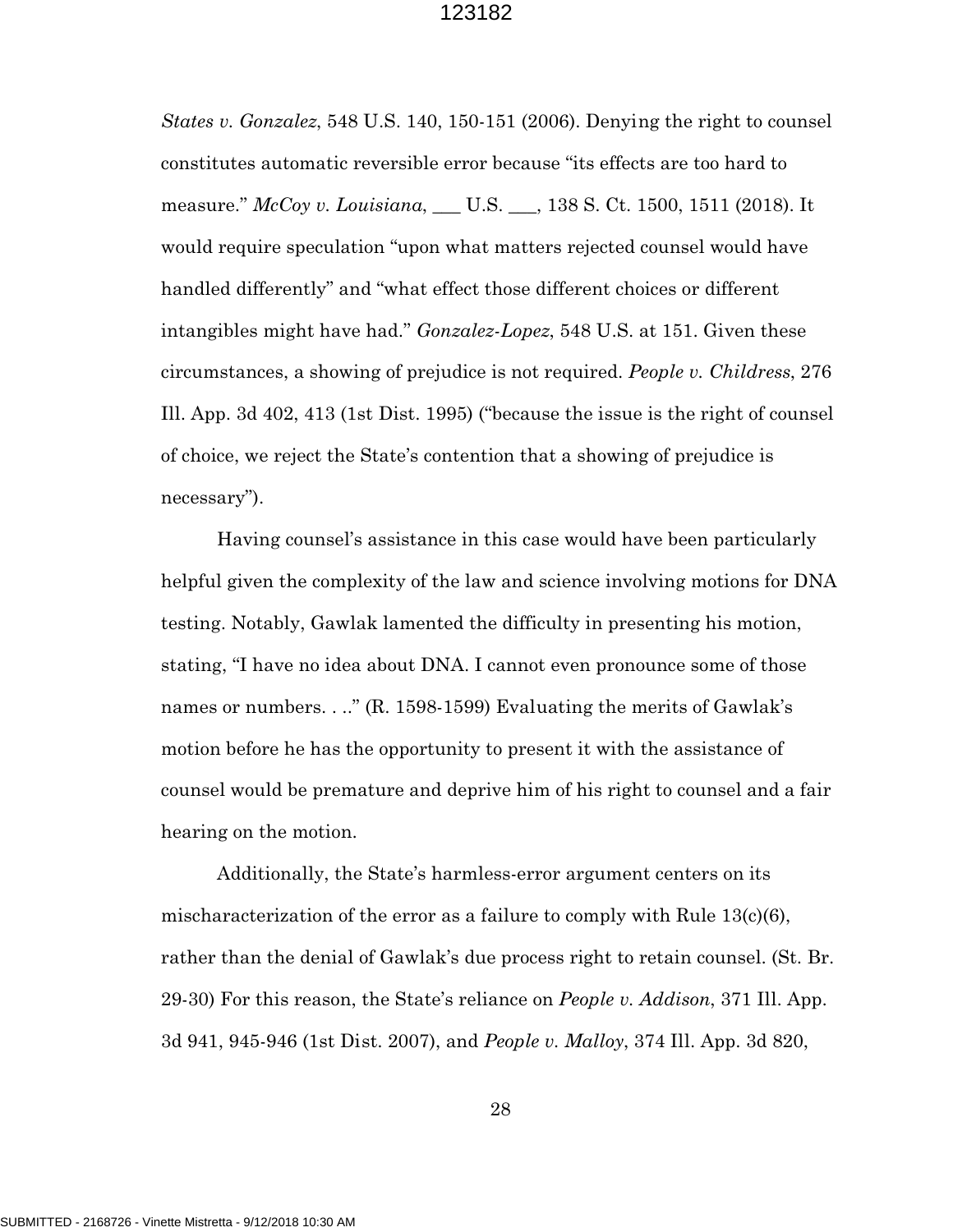824 (3rd Dist. 2007) is misplaced. (St. Br. 30) Both cases found that the circuit court's errors in dismissing the defendant's post-conviction petitions were harmless. But neither case involved a violation of the defendants' due process rights. *Addison*, 371 Ill. App. 3d at 946 (error in treating the defendant's first post-conviction petition as a successive petition was harmless because the postconviction petition was frivolous and patently without merit); *Malloy*, 374 Ill. App. 3d at 824 (error in dismissing a section 2-1401 petition as untimely was harmless).

In contrast, this Court has held that,"[t]he protection of a defendant's right to procedural due process in post-conviction proceedings is of critical importance." *People v. Kitchen*, 189 Ill. 2d 424, 435 (1999). Similarly, *Powell* explained that arbitrarily refusing to "hear a party by counsel employed by and appearing for him," as in Gawlak's case, constitutes the "denial of a hearing and therefore of due process in the constitutional sense." *Powell*, 287 U.S. at 68-69. Where post-conviction petitioners' due process rights to a fair hearing are violated, this Court has reversed circuit court orders dismissing the petitions without addressing the petitions' merits. *Kitchen*, 189 Ill. 2d at 434-435; *People v. Bounds*, 182 Ill. 2d 1, 5 (1998).

Even if the error in denying Gawlak his right to retain counsel was subject to a harmless error analysis, the State's argument still fails. The State initially contends that Gawlak's DNA motion was meritless because he failed to make a *prima facie* showing that identity was at issue in his case. 725 ILCS 5/116-3(b)(1) (West 2015); (St. Br. 31-32) The gist of the State's argument is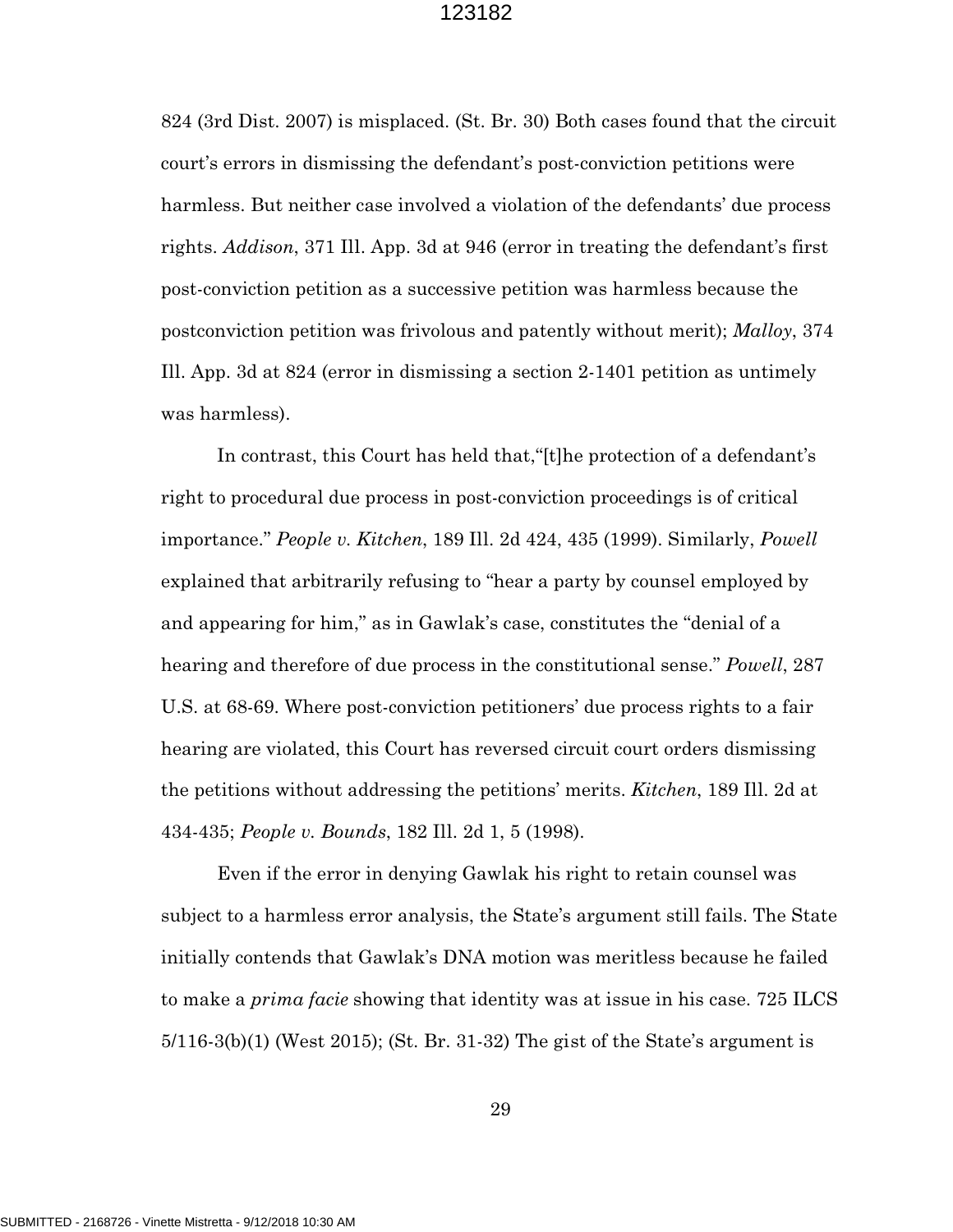that identity was not at issue because there was no dispute that Gawlak was "with J.G." at the time of the alleged offenses and that he "challenged only whether the alleged sexual acts against J.G. occurred." (St. Br. 31, 33) Yet, in its appellate court brief, the State did not contest the issue of identity. It recognized that under *People v. Grant*, 2016 IL App (3d) 140211, ¶¶ 18-22, "when a defendant denies committing the charged offense he puts identity at issue." (State's Appellee Brief  $5 \text{ n.} 1$ )<sup>2</sup>

Here, Gawlak contested his guilt by proceeding to a jury trial. The defense theory was that the State's evidence did not prove his guilt beyond a reasonable doubt and as defense counsel pointed out during closing arguments, when questioned by police, Gawlak "repeatedly for over three and a half hours," told them, "I didn't do this, I didn't do this, I didn't do this." (R. 799) Furthermore, in statements from his pre-sentence investigation report and at sentencing, Gawlak maintained he was innocent. (IC. 72, R. 852-866) Given these facts, Gawlak made a *prima facie* showing that identity was at issue. *People v. Shum*, 207 Ill. 2d 47, 64-66 (2003)(identity was an issue at trial where notwithstanding the identification of the defendant by a victim who was familiar with him, the defendant had "consistently denied involvement in the crimes"); *People v. Perez*, 2016 IL App (3d) 130784, ¶¶ 23- 25 (the defendant's denial that he committed the offense was sufficient to put identity at issue despite the victim's positive identification of him as the

 $2$ The appellate court briefs have been made part of the record pursuant to Supreme Court Rule 318(c).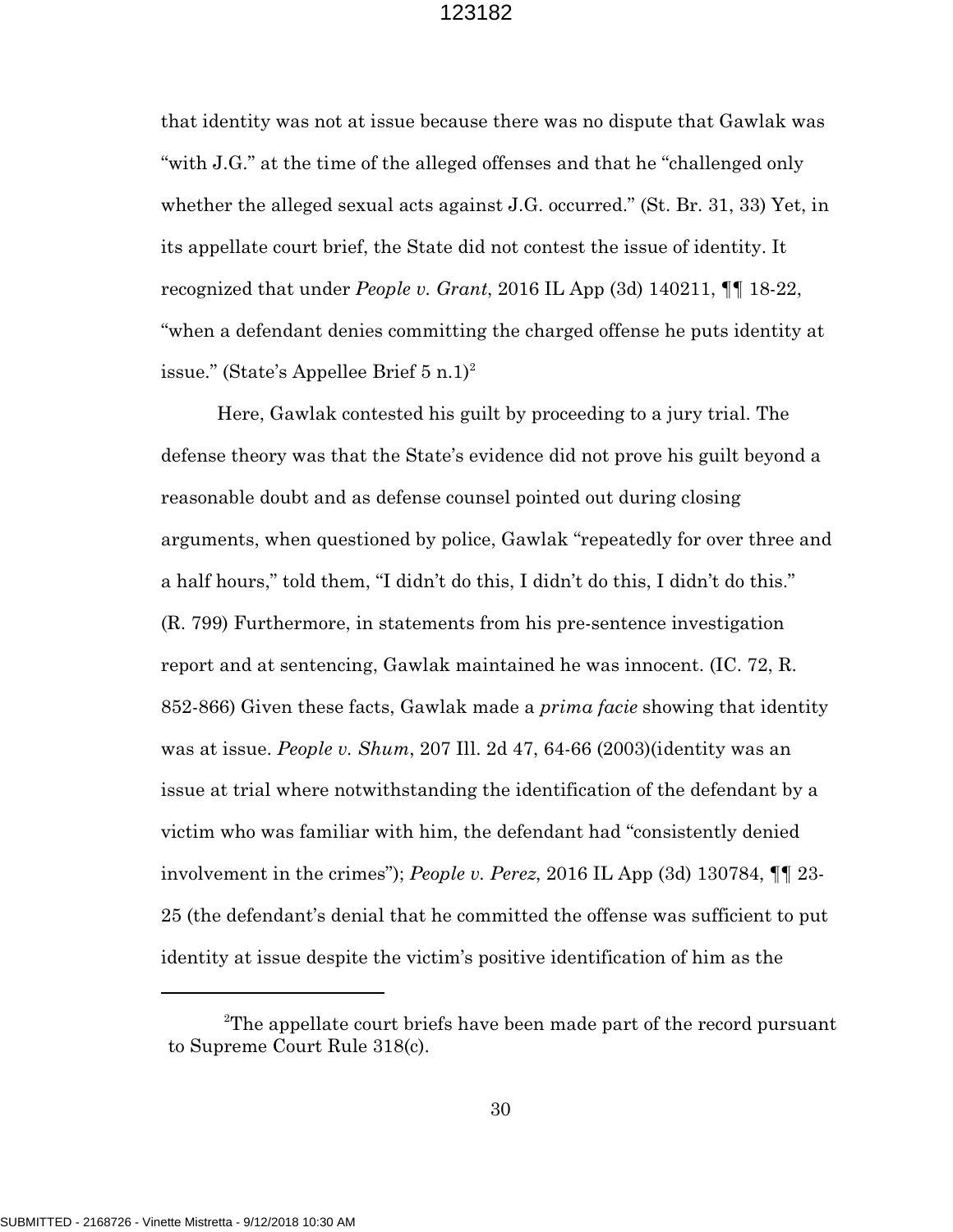perpetrator); *People v. Price*, 345 Ill. App. 3d 129, 141 (2nd Dist. 2003) (identity was at issue where occurrence witnesses testified that defendant had sexually assaulted the victim but the defendant maintained that they were lying and that he did not commit the alleged offense).

The State also claims that the requested DNA testing was not materially relevant to Gawlak's assertion of actual innocence. (St. Br. 33-36); 725 ILCS 5/116-3(c)(1)(West 2015); see *Perez*, 2016 IL 130784, ¶ 35 ("[s]ection 116-3(c)(1) makes clear that forensic testing need only have the potential to produce relevant evidence; it is not required that any potential new evidence completely exonerate a defendant"). The State notes that at trial, its experts testified that no DNA was found on J.G.'s clothing. The State concludes that therefore, DNA played no role in Gawlak's conviction. (St. Br. 34-35)

The State ignores that in support of his motion, Gawlak had obtained a letter from Karl Reich, a forensic scientist specializing in DNA testing, who had reviewed Gawlak's DNA motion. (R. 394; C. 1821) Reich discussed the possibility of subjecting J.G.'s clothing to DNA testing that was not requested at the time of trial. (C. 1821-1822) He acknowledged "the lack of identified stains" on J.G.'s clothing but indicated that "Y-STR" DNA testing had the potential to detect whether Gawlak's own profile or "touch DNA" was on the clothing of J.G. who had alleged that Gawlak had grabbed and pulled down her underwear before sexually assaulting her. (C. 1821-1822) Reich recommended that "considering the source of the evidence, clothing worn by a female . . . the best approach would be to perform Y-STRs on as many sections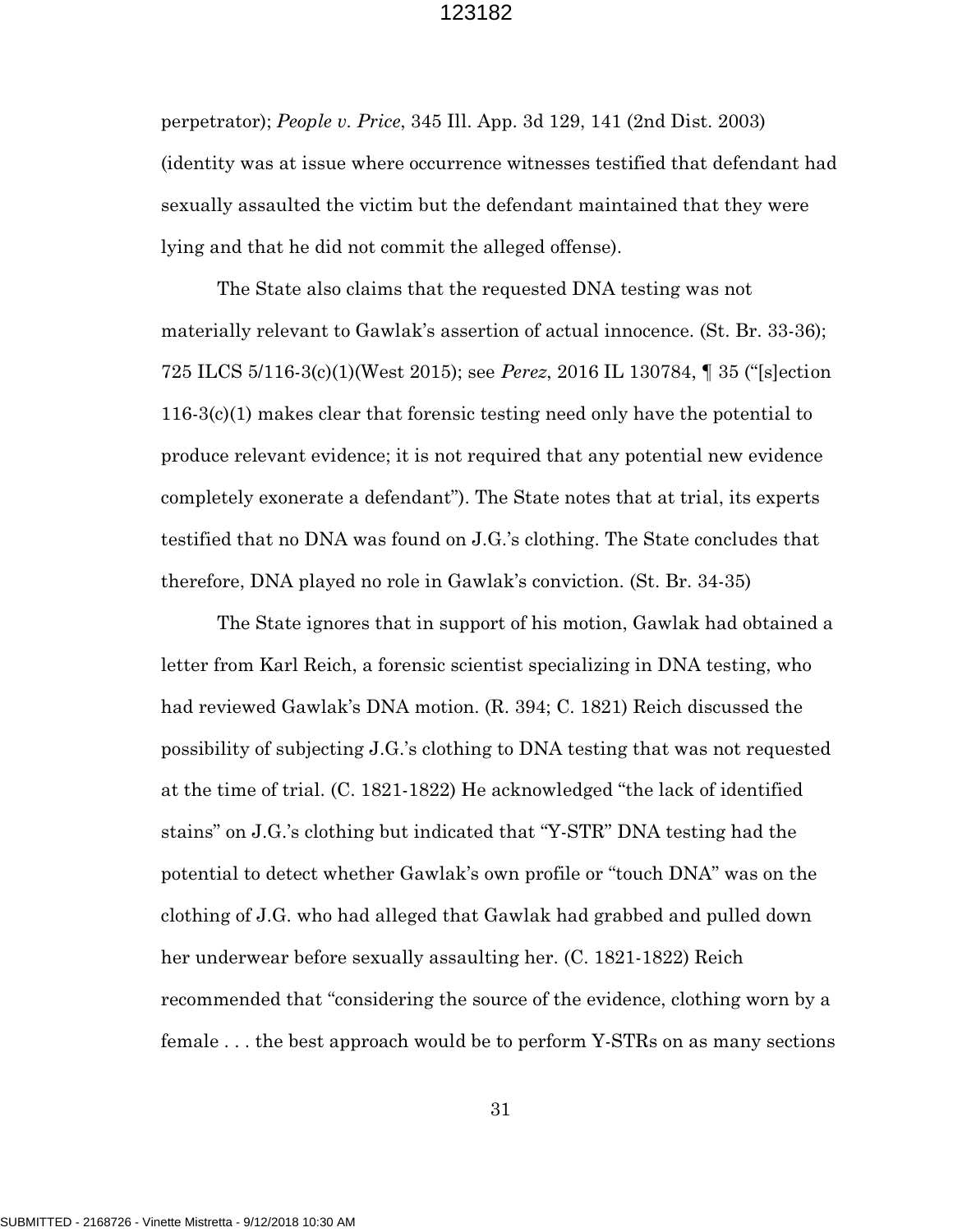of clothing as practical." (C. 1821) He explained, "In other words to use Y-STR analysis for any male contributors that may have handled, touched, grabbed or pulled on the clothing." (C. 1821) Reich further advised that he "would try to essentially consume the entire evidence section by section – [Gawlak] [would] need to prove that [his] DNA is nowhere to be found and therefore, the allegations cannot be supported by the physical evidence." (C. 1822)

Reich's conclusions about Gawlak's DNA motion showed that "touch DNA" and more advanced DNA testing could produce results materially relevant to Gawlak's actual innocence claim. It had the potential to detect whether Gawlak's own profile was on J.G.'s underwear. Because J.G. testified that Gawlak allegedly grabbed and pulled down her underwear before sexually assaulting her, its absence would significantly advance his claim that he did not commit the offenses in this case. See *People v. Kines*, 2015 IL App (2d) 140518, ¶¶ 8, 15, 35 (testing for "touch DNA" had the potential to produce new, non-cumulative evidence materially relevant to the defendant's assertion of innocence despite an eyewitness's testimony that the defendant committed the crime).

 The State also refers to Gawlak's request to have tested the hair and debris collected from J.G.'s clothing and asserts that it would be "unsurprising to find hair matching defendant's on clothing that J.G. wore and slept in at the defendant's home." (St. Br. 35) But given J.G.'s testimony that Gawlak was allegedly on top of her during the incident, it would be surprising *not* to find his hair on her clothing. Furthermore, the State offers no factual or legal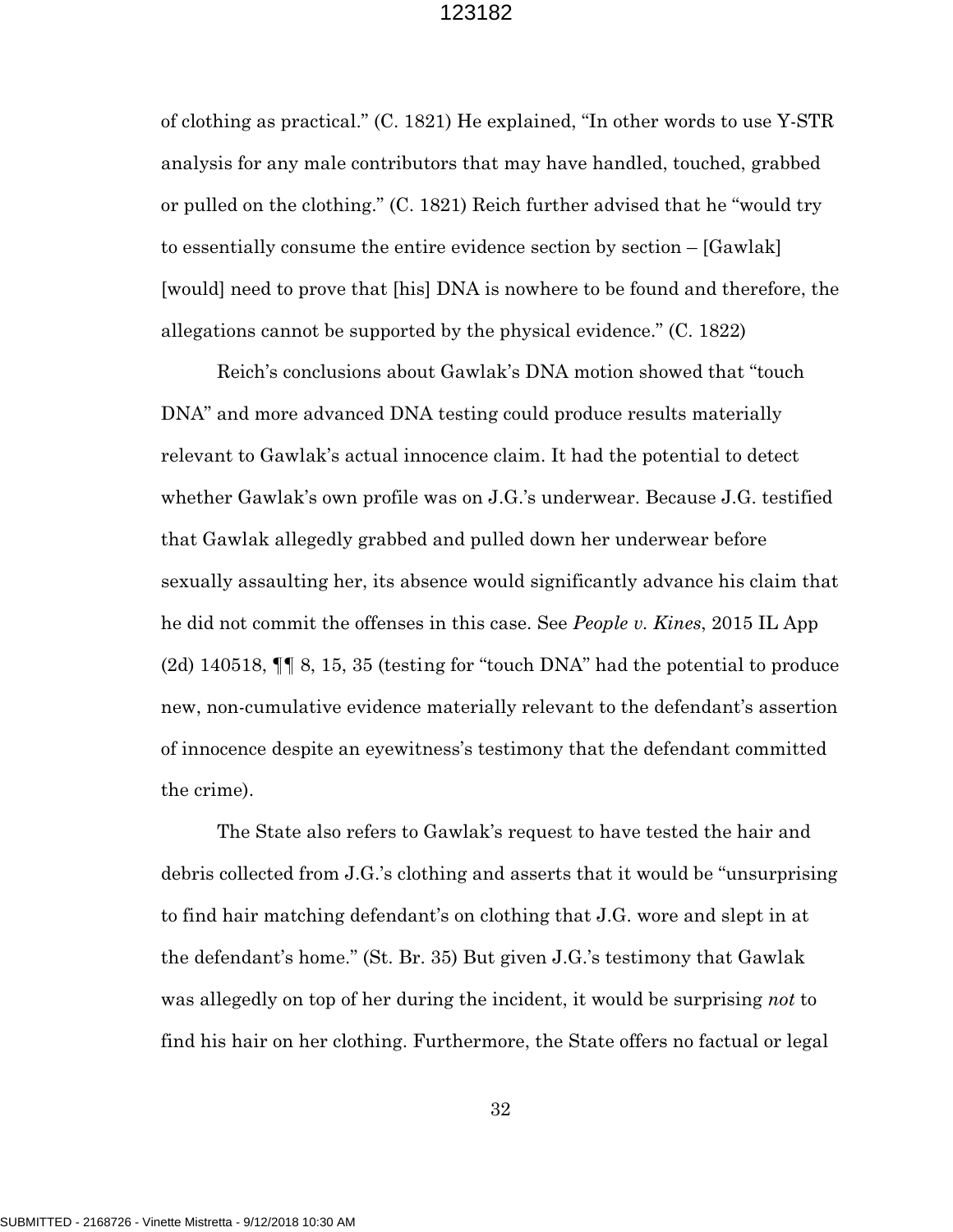support for its conclusory statement about the value of this evidence. Notably, at trial, the State's forensic scientist did not testify about this evidence or explain why it was not tested. (R. 560-579)

 Finally, the relief for denying Gawlak's right to retain counsel is remanding the case for a new hearing on the motion during which he may retain counsel to help present his motion. As *Powell* explained, a hearing "has always included the right to the aid of counsel when desired" because "the right to be heard would be, in many cases, of little avail if it did not comprehend the right to be heard by counsel." 287 U.S. at 68-69. Consistent with *Powell*, the circuit court should only rule on the merits of Gawlak's DNA motion after he is given the opportunity to present it with the assistance of counsel. For all these reasons, this Court should reject the State's argument that the error in denying Gawlak his right to retain counsel and dismissing his petition was harmless.

#### **Conclusion**

The appellate court correctly found that the circuit court denied Gawlak's due process right to retain counsel. The State fails to address this issue. Instead, the State presents a straw-man argument that Gawlak's attorney did not properly comply with this Court's rules for entering his appearance and asks this Court to affirm the circuit court's ruling on this basis. The State forfeited this argument by failing to raise this issue in the circuit court, the appellate court, or its petition for leave to appeal. The State's arguments also fail on their merits where its interpretation of this Court's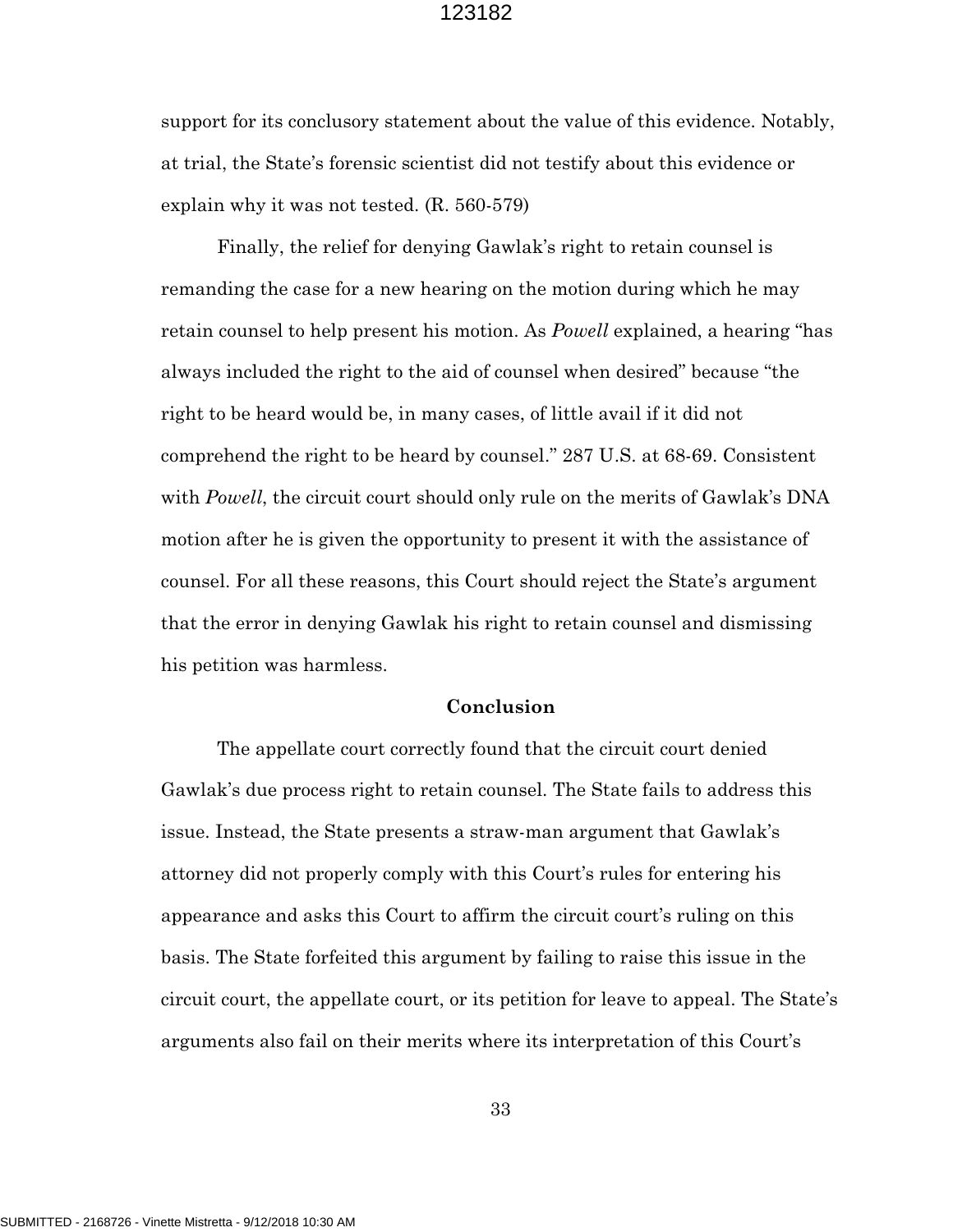rules raises serious constitutional concerns and where it fundamentally misconstrues the appellate court's holding. Finally, the State's harmless-error argument is misplaced given the complete denial of counsel that occurred here. Accordingly, this Court should affirm the appellate court's decision and remand this case for a new hearing on Gawlak's DNA motion.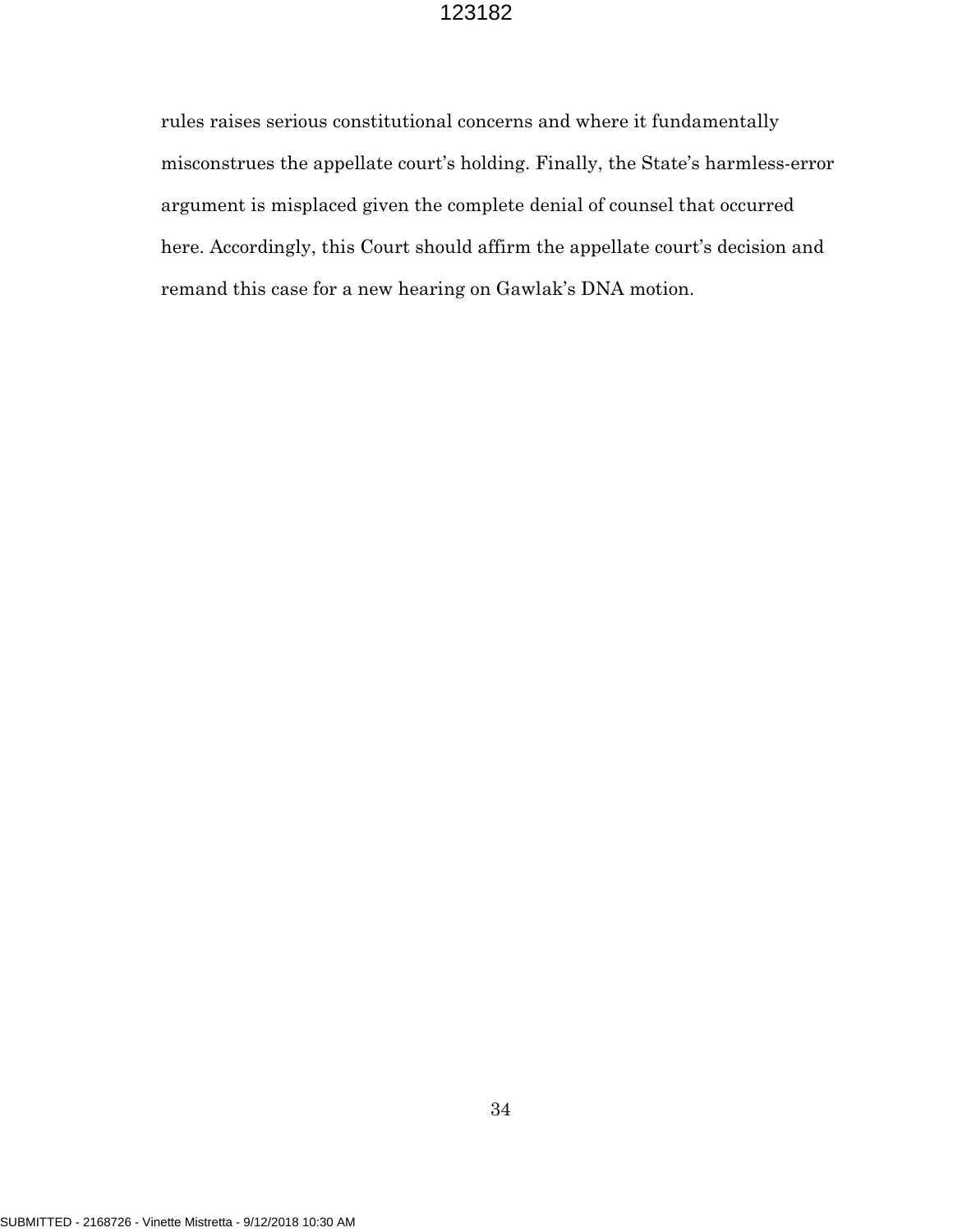## **CONCLUSION**

For the foregoing reasons, Sylwester Gawlak, respectfully requests that this Court affirm the ruling of the appellate court.

In the alternative, if this Court does not rule in Gawlak's favor on the above issue, he respectfully requests that this Court remand the matter to the Third District Appellate Court for ruling on the issue which that court did not address in its opinion.

Respectfully submitted,

THOMAS A. LILIEN Deputy Defender

YASEMIN EKEN Supervisor Office of the State Appellate Defender Second Judicial District One Douglas Avenue, Second Floor Elgin, IL 60120 (847) 695-8822 2nddistrict.eserve@osad.state.il.us

COUNSEL FOR DEFENDANT-APPELLEE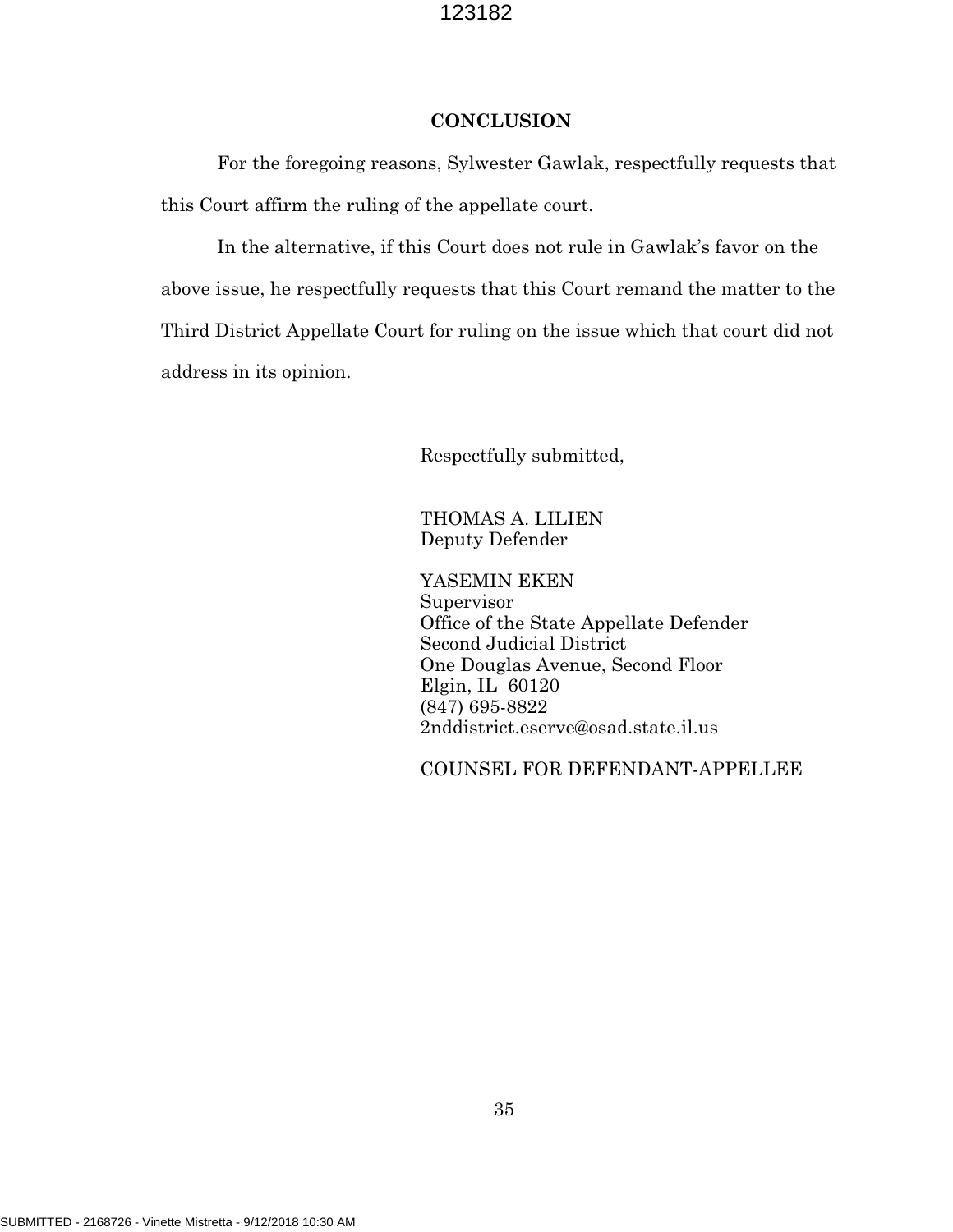## **CERTIFICATE OF COMPLIANCE**

I, Yasemin Eken, certify that this brief conforms to the requirements of Supreme Court Rule 341(a) and (b). The length of this brief, excluding pages containing the Rule 341(d) cover, the Rule 341(h)(1) statement of points and authorities, the Rule 341(c) certificate of compliance, the certificate of service, and those matters to be appended to the brief under Rule  $342(a)$  is  $35$  pages.

> /s/Yasemin Eken YASEMIN EKEN Supervisor